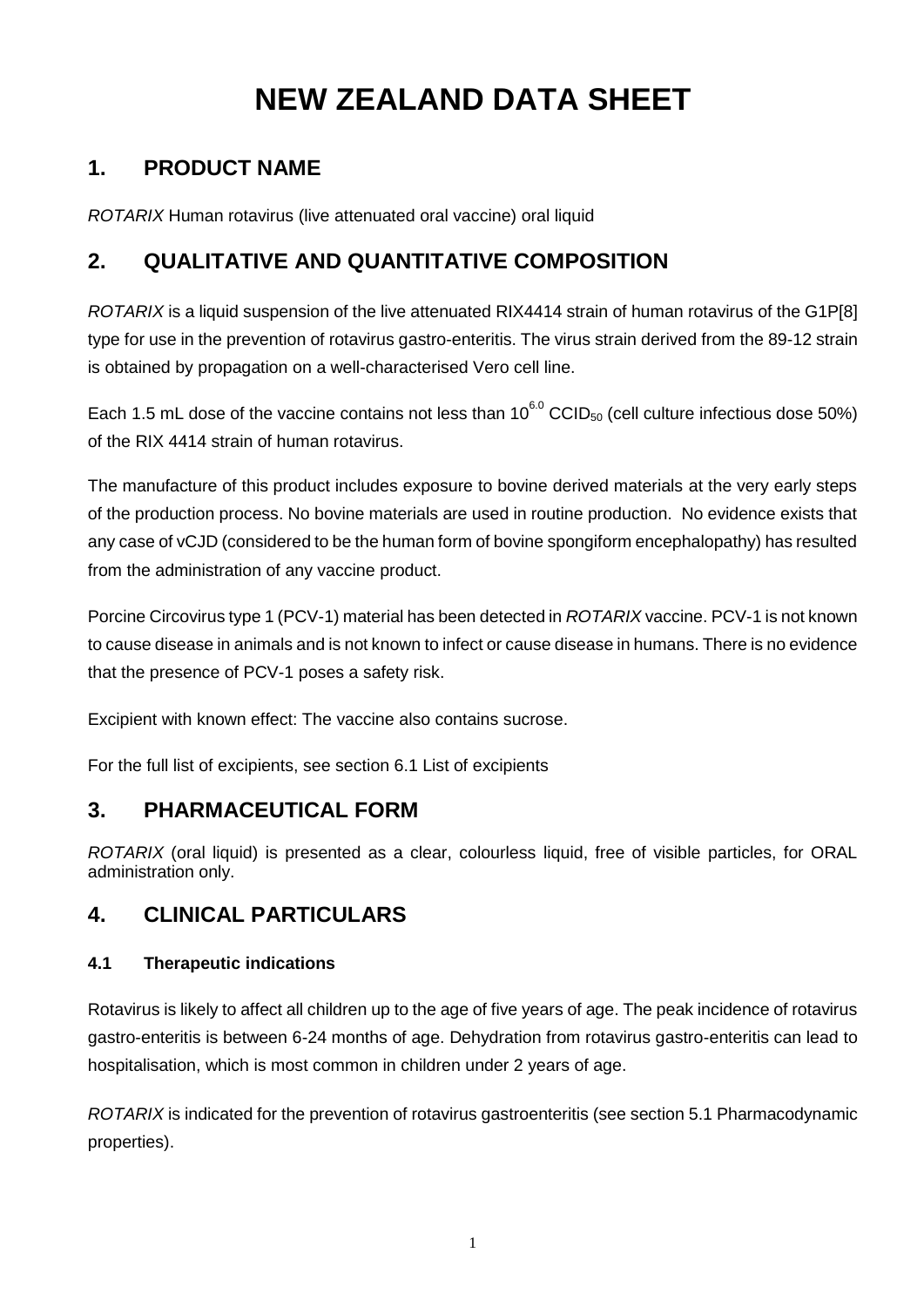### **4.2 Dose and method of administration**

### **Dose**

The vaccination course consists of two doses. The first dose should be given between 6 and 14 weeks of age. The interval between the two doses should not be less than 4 weeks. The vaccine course should be completed by the age of 24 weeks as safety has not been assessed in older children.

In clinical trials, spitting or regurgitation of the vaccine has rarely been observed and, under such circumstances, a replacement dose was not given. However, in the unlikely event that an infant spits out or regurgitates most of the vaccine dose, a single replacement dose may be given at the same vaccination visit.

It is strongly recommended that infants who receive a first dose of *ROTARIX* complete the 2-dose regimen with *ROTARIX*.

### **Method of administration**

*ROTARIX* is for ORAL use only.

*ROTARIX* SHOULD UNDER NO CIRCUMSTANCES BE INJECTED.

There are no restrictions on the infant's consumption of food or liquid, including breast milk, either before or after vaccination.

For instructions on preparing the medicine before administration, see section 6.6.

#### **4.3 Contraindications**

*ROTARIX* should not be administered to subjects with known hypersensitivity to any components of the vaccine (see section 2. QUALITATIVE AND QUANTITATIVE COMPOSITION ), or to subjects having shown signs of hypersensitivity after previous administration of rotavirus vaccines.

*ROTARIX* should not be administered to subjects with any history of chronic gastrointestinal disease including any uncorrected congenital malformation (such as Meckel's diverticulum) of the gastrointestinal tract.

Subjects with history of intussusception*.*

Subjects with Severe Combined Immunodeficiency (SCID) disorder (see section 4.8 Undesirable effects).

As with other vaccines, administration of *ROTARIX* should be postponed in subjects suffering from acute severe febrile illness. The presence of a minor infection, such as a cold, is not a contraindication for immunisation.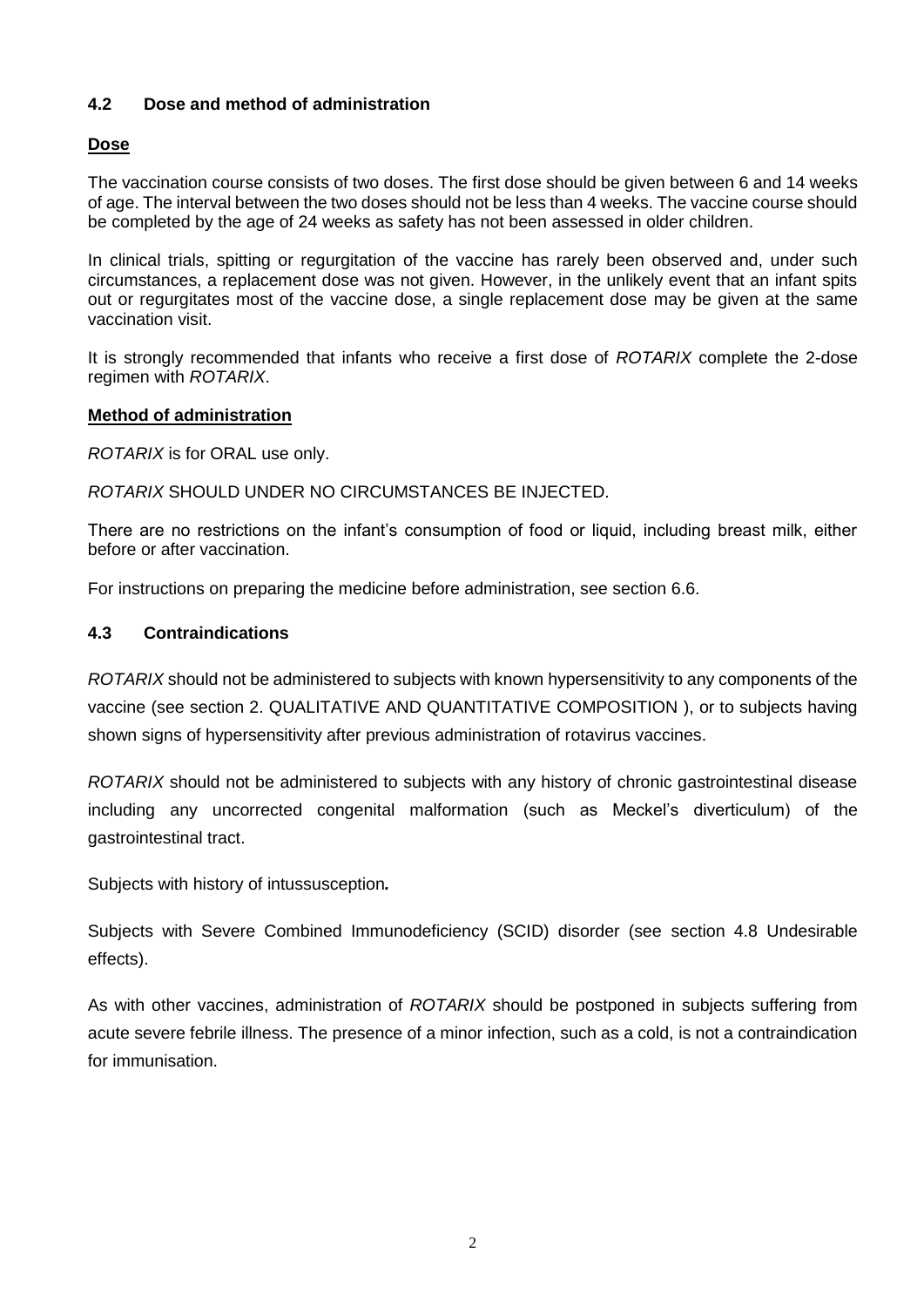### **4.4 Special warnings and precautions for use**

### *ROTARIX* **SHOULD UNDER NO CIRCUMSTANCES BE INJECTED.**

It is good clinical practice that vaccination should be preceded by a review of the medical history (especially with regard to previous vaccination and possible occurrence of undesirable events) and a clinical examination.

The administration of *ROTARIX* should be postponed in subjects suffering from diarrhoea or vomiting.

Administration of *ROTARIX* may be considered with caution in infants with gastrointestinal illnesses, when, in the opinion of the physician, the risk of rotavirus infection by withholding the vaccine entails a greater risk to the infant. No safety or efficacy data are available for the administration of *ROTARIX* to infants with gastrointestinal illnesses.

Administration of *ROTARIX* in immunosuppressed infants, including infants on immunosuppressive therapy, should be based on careful consideration of potential benefits and risks.

The risk of intussusception has been evaluated in a large safety trial (including 63,225 infants) conducted in Latin America and Finland. No increased risk of intussusception was observed in this clinical trial following administration of *ROTARIX* when compared with placebo (see section 4.8 Undesirable effects).

Data from post-marketing studies indicate an increased incidence of intussusception shortly after the administration of the first dose and second dose of *ROTARIX* (see section 4.8 Undesirable effects). Whether vaccination with *ROTARIX* affects the overall risk of intussusception has not been established. The overall incidence of intussusception remains rare.

Therefore, healthcare professionals should follow-up on any symptoms suggestive of intussusception after rotavirus vaccine administration. These symptoms can include, severe abdominal pain or distress, persistent vomiting, bloody stools, palpable abdominal mass, abdominal bloating and/or high fever.

Parents/guardians should be advised to seek medical advice promptly where these signs/symptoms are evident.

*ROTARIX* should not be administered in subjects with a predisposition for intussusception (see section 4.3 Contraindications).

Excretion of the vaccine virus in the stools occurs after vaccination and lasts for 10 days on average with peak excretion around the 7th day. Viral antigen particles detected by ELISA were found in 50% of stools after the first dose and 4% of stools after the second dose. When these stools were tested for the presence of live vaccine strain, 17% were positive. In two comparative controlled trials, vaccine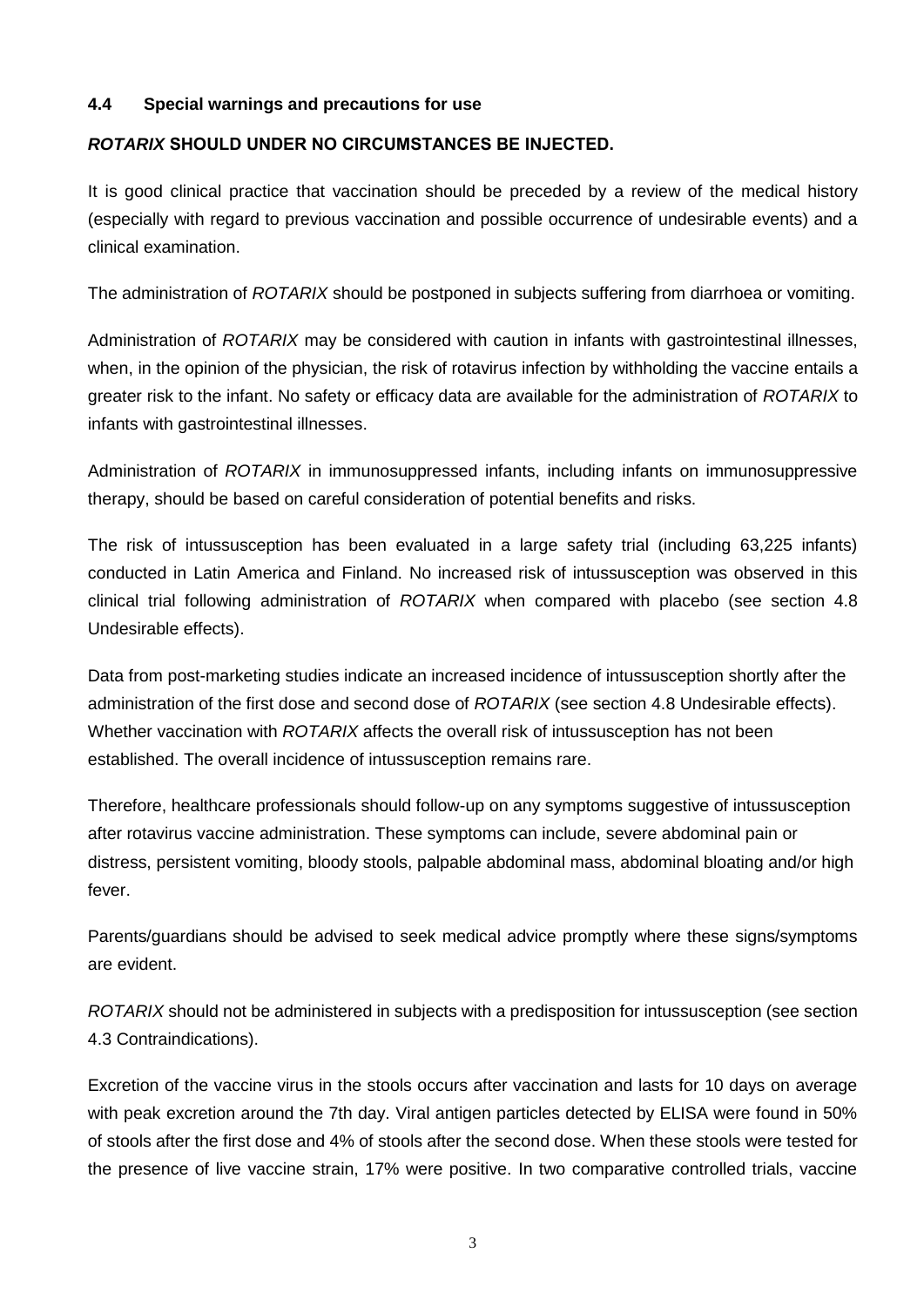shedding after vaccination with *ROTARIX* liquid formulation was comparable to that observed after vaccination with *ROTARIX* lyophilised formulation.

In clinical trials, cases of transmission of excreted vaccine virus to seronegative contacts of vaccinees have been observed without causing any clinical symptoms.

There is a potential risk for transmission to non-vaccinated contacts. Therefore *ROTARIX* should be administered with caution to infants with close contacts who are immunodeficient, such as household members with malignancies or who are otherwise immunocompromised or receiving immunosuppressive therapy. Contacts of recent vaccinees should be advised to observe personal hygiene (e.g. washing their hands when changing children's nappies).

As with any vaccine, a protective immune response may not be elicited in all vaccinees (see section 5.1 Pharmacodynamic properties).

The extent of protection that ROTARIX might provide against rotavirus strains that have not been circulating in clinical trials is currently unknown (see section 4.8 Undesirable effects).

*ROTARIX* does not protect against gastro-enteritis due to pathogens other than rotavirus.

### Carcinogenicity and Mutagenicity

*ROTARIX* has not been evaluated for carcinogenicity or mutagenicity.

#### **Genotoxicity**

*ROTARIX* has not been evaluated for genotoxicity.

#### Use in the Elderly

*ROTARIX* is not intended for use in the elderly. Thus human data on use in the elderly are not available.

#### Paediatric Use

*ROTARIX* is intended for use in infants in the first six months of life. *ROTARIX* should not be administered to children older than 24 weeks of age as safety has not been demonstrated, particularly in relation to risk of intussusception.

#### **Effects on laboratory tests**

*ROTARIX* has not been evaluated for effects on laboratory tests.

### **4.5 Interaction with other medicines and other forms of interaction**

Co-administration studies have demonstrated that *ROTARIX* can be given concomitantly with any of the following administered either as monovalent or as combination vaccines: diphtheria-tetanus-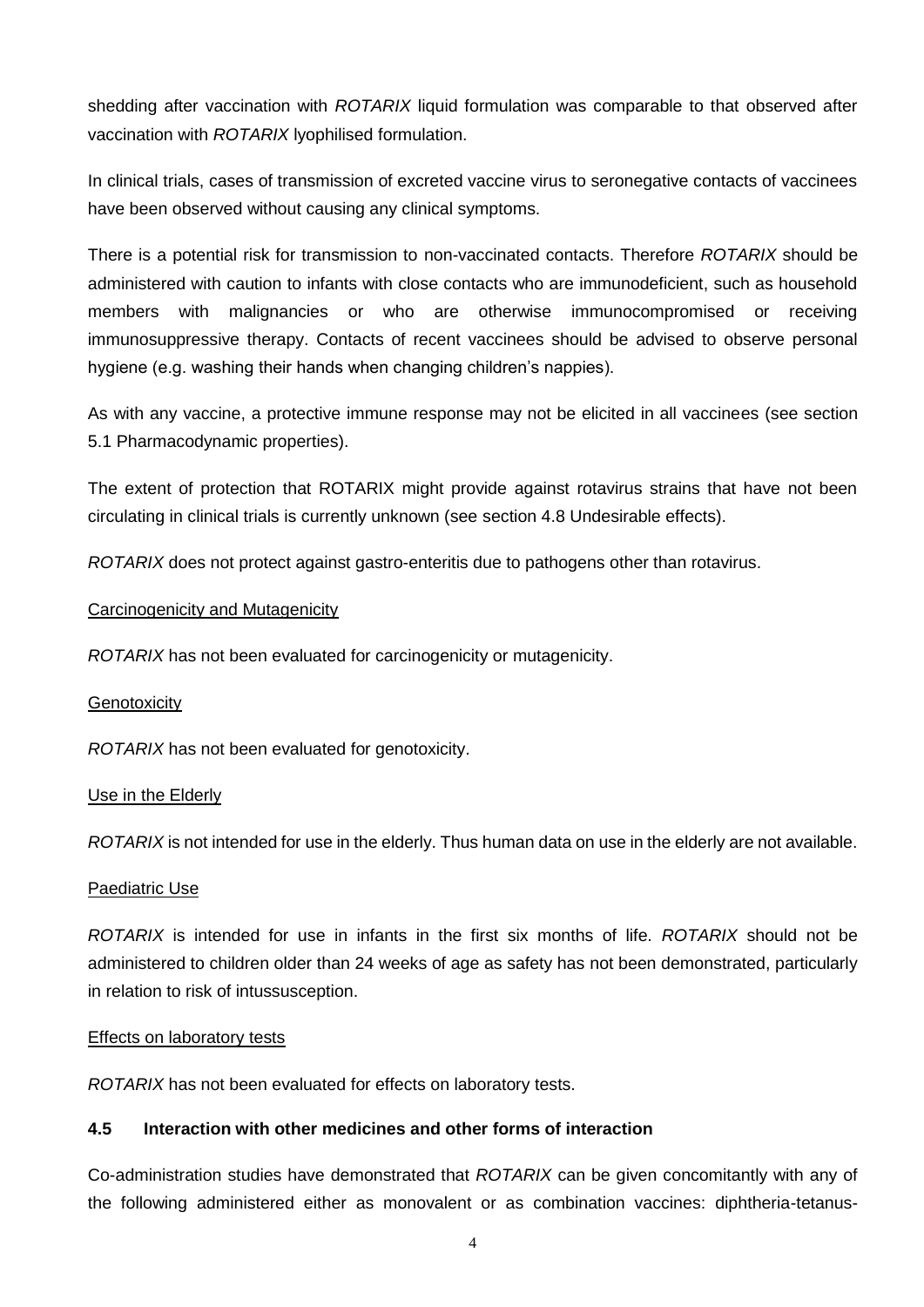acellular pertussis vaccine (DTPa), *Haemophilus influenzae* type b vaccine (Hib), inactivated polio vaccine (IPV), hepatitis B vaccine (HBV), hexavalent vaccines DTPa-HBV-IPV/Hib, pneumococcal conjugate vaccine and meningococcal serogroup C conjugate vaccine. The studies demonstrated that the immune responses and the safety profiles of the administered vaccines were unaffected.

Clinical studies, involving more than 2,000 subjects, were performed where *ROTARIX* and oral polio vaccine (OPV) were administered two weeks apart. The immune response to *ROTARIX* and OPV was unaffected. In three immunogenicity studies, involving approximately 1,200 subjects, *ROTARIX* was concomitantly administered with OPV. The immune response to OPV, as well as the response to *ROTARIX* after the second dose, were unaffected. *ROTARIX* can be concomitantly administered with OPV if this is in accordance with local recommendations. In the absence of local recommendations, an interval of two weeks between the administration of OPV and *ROTARIX* should be respected.

Although antibodies to rotavirus may be detected in breast milk, the available data show no reduction in efficacy when *ROTARIX* is administered to breast-fed infants.

### Effects on laboratory tests

*ROTARIX* has not been evaluated for effects on laboratory tests.

### **4.6 Fertility, pregnancy and lactation**

### **Pregnancy**

### Category B2

*ROTARIX* is not intended for use in adolescents or adults. Thus human data on use during pregnancy are not available and animal reproduction studies have not been performed.

### Breast-feeding

*ROTARIX* is not intended for use in adolescents or adults. Thus human data on use during lactation are not available.

Based on evidence generated in clinical trials, breast-feeding does not reduce the protection against rotavirus gastro-enteritis afforded by *ROTARIX*. Therefore, breast-feeding may be continued during the vaccination schedule.

### Fertility

*ROTARIX* has not been evaluated for its potential to impair fertility.

### **4.7 Effects on ability to drive and use machines**

Not relevant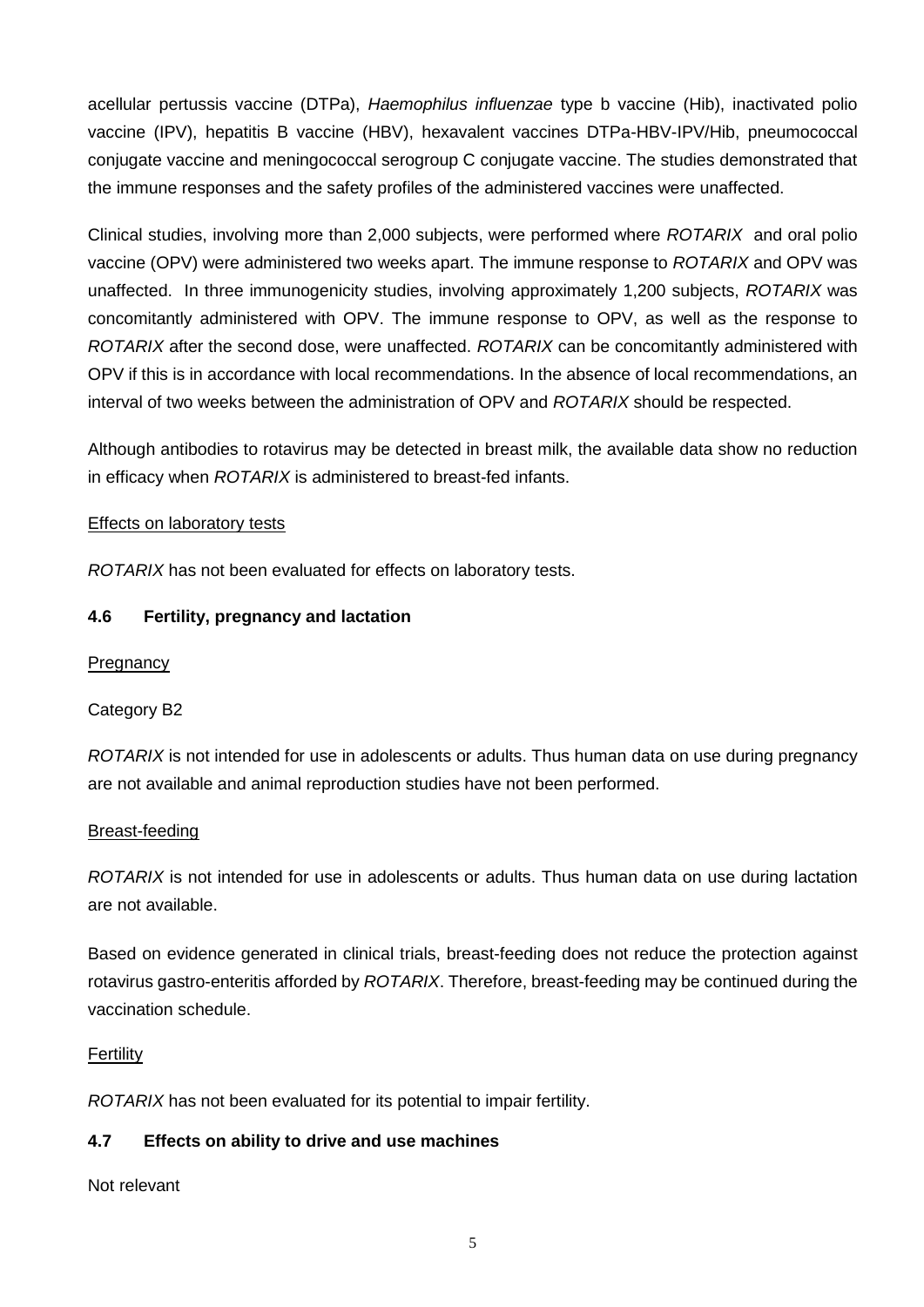### **4.8 Undesirable effects**

### Summary of the safety profile

### *Clinical Trial Experience*

The safety profile presented below is based on data from clinical trials conducted with either the lyophilised or the liquid formulation of *ROTARIX.*

In a total of four clinical trials, approximately 3,800 doses of *ROTARIX* liquid formulation were administered to approximately 1,930 infants. These trials have shown that the safety and reactogenicity profile of the liquid formulation is comparable to the lyophilised formulation.

A total of twenty-three clinical trials involved the administration of more than 106,000 doses of *ROTARIX* to approximately 51,000 infants. Twenty of 23 are placebo-controlled clinical studies. Serious adverse events (SAEs) were collected for all 20 placebo-controlled studies, and solicited and unsolicited adverse events were collected in 17 of 20 placebo-controlled studies. In these 17 placebo-controlled trials *ROTARIX* was administered either alone or concurrently with routine paediatric vaccines.

*ROTARIX* is generally well tolerated.

### *Solicited adverse events*

In the 17 placebo-controlled clinical trials, the solicited events collected within 8 days of vaccination were diarrhoea, vomiting, loss of appetite, fever, irritability and cough/runny nose. Irrespective of whether *ROTARIX* was administered with or without other paediatric vaccines no significant difference in frequency and severity of these solicited adverse events was observed between the group receiving *ROTARIX* and the group receiving placebo. No increase in the incidence or severity of these events was seen with the second dose.

### *Unsolicited Adverse Events*

In the 17 placebo-controlled clinical trials the unsolicited adverse reaction profile observed in the subjects receiving *ROTARIX* was comparable to the subjects receiving the same paediatric vaccines and placebo (Total Number of subjects in *ROTARIX* group = 10,212 in 17 studies; placebo group = 3,840). Nevertheless, the following vaccine related unsolicited adverse event incidences were observed within 31 days following vaccination with *ROTARIX*: irritability, flatulence, abdominal pain, dermatitis.

### *Serious Adverse Events*

In 20 placebo-controlled clinical trials, the frequencies and severity of the serious adverse events within 31 days post vaccination with *ROTARIX* were compared between *ROTARIX* and placebo recipients. Following serious adverse events were observed in *ROTARIX* group compared to placebo group regardless of causality (Table 1).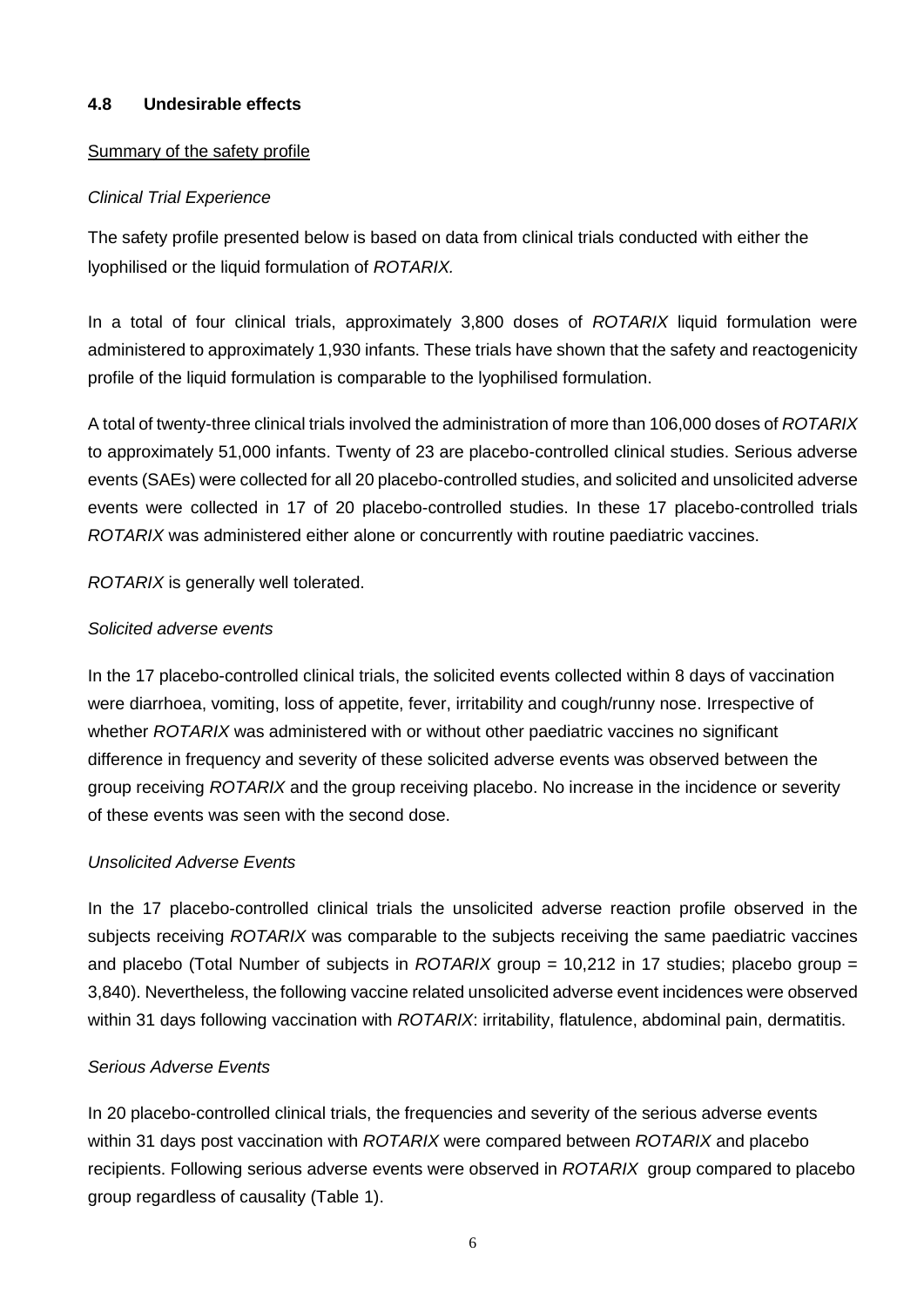**Table 1: Subjects reporting Serious Adverse reactions per system organ class and frequency regardless of causality within 31 days post vaccination period – 20 pooled studies (Total Vaccinated Cohort)**

|                           |                                 | ROTARIX N=51620                | Placebo N=42933      |
|---------------------------|---------------------------------|--------------------------------|----------------------|
| <b>System Organ Class</b> | Preferred term                  | Incidence in the               | Incidence in the     |
|                           |                                 | ROTARIX group;                 | placebo group; n(n%) |
|                           |                                 | n(n%)                          |                      |
|                           | At least one symptom            | 1003 (1.94%)                   | 905 (2.11%)          |
| Blood and lymphatic       | All symptoms                    |                                | 9                    |
| system                    | Idiopathic                      |                                | $\overline{0}$       |
|                           | thrombocytopenic                |                                |                      |
|                           | purpura                         |                                |                      |
| Congenital, familial      | All symptoms                    | 10                             | 6                    |
| and genetic               | Gastrointestinal                | 1                              | 0                    |
|                           | malformation                    |                                |                      |
| Gastrointestinal          | All symptoms                    | 50 (0.09%)                     | 65 (0.15%)           |
| disorders                 | diarrhoea                       | 15 (0.03%)                     | 27 (0.06%)           |
|                           | abdominal pain                  | 3                              |                      |
|                           | constipation                    |                                | 4                    |
|                           | frequent bowel                  |                                | 0                    |
|                           | movement                        | $\overline{2}$                 | 0                    |
|                           | illeus paralytic                | 11 (0.02%)                     | 7 (0.02%)            |
|                           | intussusceptions                | 4                              | 9                    |
|                           | vomiting                        |                                |                      |
| General                   | All symptoms                    | 24                             | 22                   |
|                           | pyrexia                         | 19 (0.04%)                     | 14 (0.03%)           |
| Infections and            | respiratory tract               | 868 (1.6%)                     | 819 (1.9%)           |
| infestations              | infections (all                 |                                |                      |
|                           | symptoms)                       | 223 (0.43%)                    | 174 (0.41%)          |
|                           | bronchiolitis                   | 36 (0.07%)                     | 18 (0.04%)           |
|                           | bronchitis                      | 44 (0.09%)                     | 36 (0.08%)           |
|                           | bronchopneumonia                | 109 (0.21%)                    | 146 (0.34%)          |
|                           | gastroenteritis                 | 18 (0.03%)                     | $9(0.02\%)$          |
|                           | Kawasaki disease*               | 158 (0.31%)                    | 136 (0.32%)          |
| Metabolism and            | pneumonia                       |                                |                      |
| nutrition                 | All symptoms<br>anorexia        | 28                             | 30                   |
|                           |                                 | $5(0.01\%)$<br>12 <sup>2</sup> | 0<br>23              |
|                           | dehydration<br>weight gain poor |                                | $\mathbf 0$          |
| Nervous system            | All symptoms                    | 31                             | 27                   |
| disorders                 | convulsion                      | 14 (0.03%)                     | 10 (0.02%)           |
|                           | hypotonic-hypo                  |                                | 0                    |
|                           | responsive episode              |                                |                      |
|                           | syncope - vasovagal             |                                | 0                    |
| Respiratory, thoracic     | All symptoms                    | 92                             | 69                   |
| and mediastinal           | apnoea                          |                                | 0                    |
| disorders                 | asthma                          | 10 (0.02%)                     | 4 (0.01%)            |
|                           | bronchitis chronic              | 14 (0.03%)                     | 12 (0.03%)           |
|                           | bronchospasm                    | 32 (0.06%)                     | 29 (0.05%)           |
| Skin and                  | All symptoms                    | 15                             | 9                    |
| subcutaneous tissue       | urticaria                       |                                | 0                    |
|                           | rash                            |                                | 0                    |
|                           | eczema                          | 3                              | 0                    |
|                           | dermatitis atopic               | 6                              | 4                    |

\*events during the entire study period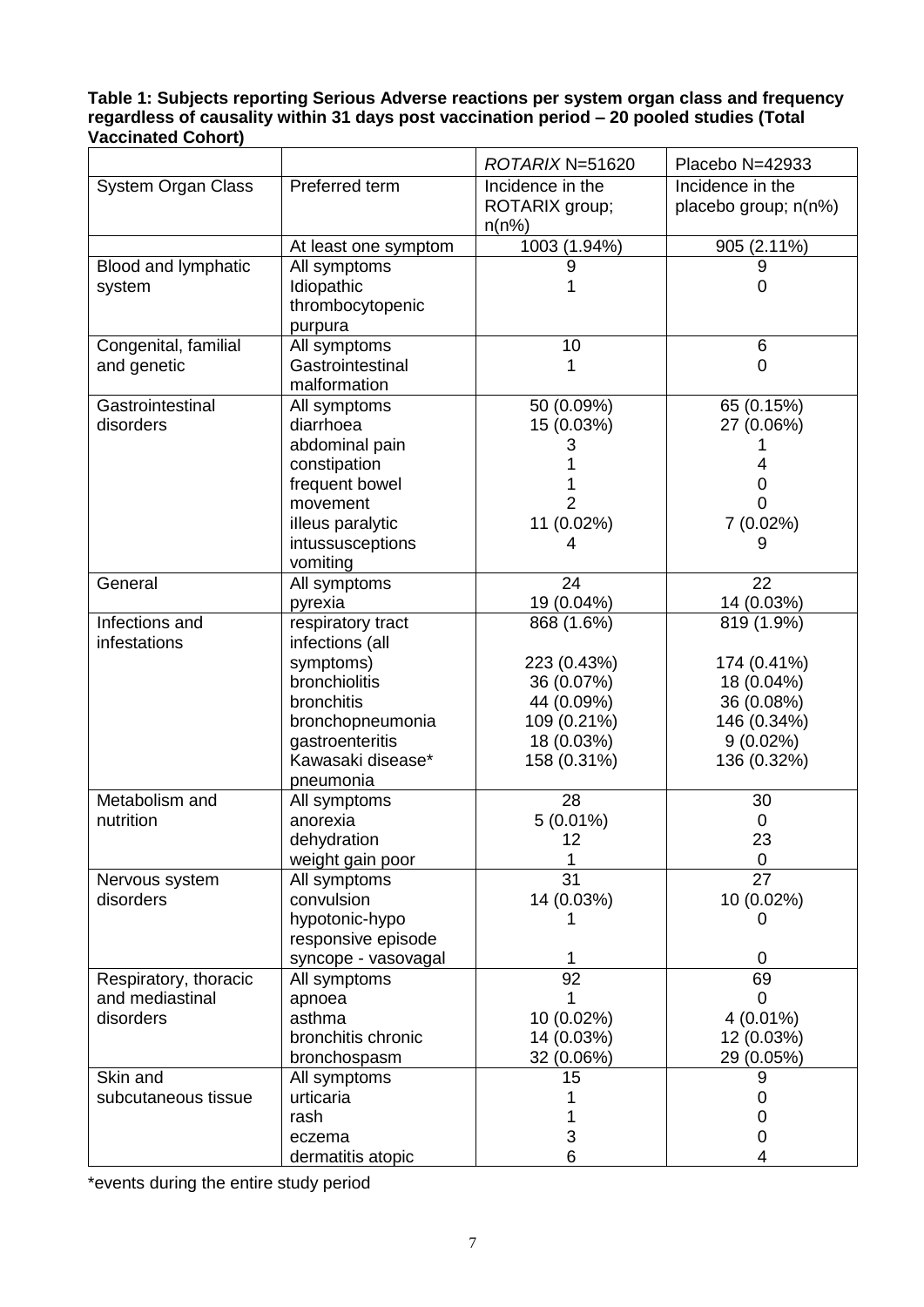The risk of intussusception has been evaluated in a large safety trial conducted in Latin America and Finland where 63,225 subjects were enrolled. This trial gave evidence of no increased risk of intussusception in the *ROTARIX* group when compared with the placebo group as shown in the table below.

**Table 2: Confirmed cases of intussusception in recipients of** *ROTARIX* **lyophilised vaccine as compared with placebo recipients (Rota-023)**

|                                                            | <b>ROTARIX</b> | Placebo      | Relative risk (95% CI) |
|------------------------------------------------------------|----------------|--------------|------------------------|
| Intussusception within 31 days after<br>administration of: | $N = 31,673$   | $N = 31,552$ |                        |
| First dose                                                 |                |              | 0.50(0.07; 3.80)       |
| Second dose                                                |                |              | 0.99(0.31; 3.21)       |
| Intussusception up to one year of age                      | $N = 10, 159$  | $N = 10,010$ |                        |
| First dose up to one year of age                           |                | 14           | 0.28(0.10; 0.81)       |
| CI: confidence interval                                    |                |              |                        |

In a clinical study performed in Africa (See section 5.1 Pharmacodynamic properties), the safety profile was similar in all three groups. There was no statistical difference between groups for the percentage of subjects with serious adverse events and adverse events/serious adverse events leading to drop out. There were a total of 126 fatal events (83 subjects (2.5%) in the HRV pooled group and 43 subjects (2.6%) in the placebo group), which was in line with the mortality rate existing in the same geographical region.

In a clinical study performed in Asia (See section 5.1 Pharmacodynamic properties) where more than 10,000 subjects were enrolled, there were no definite intussusception cases diagnosed within 31 days (Day 0 to Day 30) after any Rotarix or placebo dose.

The incidence of definite intussusception was 5.6 cases per 10,000 in Rotarix vaccinated children compared to 3.7 cases per 10,000 in Placebo group at 9-10 months of follow-up and 14.9 cases per 10,000 in Rotarix vaccinated children compared to 7.5 cases per 10,000 in Placebo group at 21-22 months of follow-up.

### Other special populations

### *Safety in preterm infants*

In a clinical study, 1009 preterm infants were administered *ROTARIX* lyophilised formulation or placebo (198 were 27-30 weeks gestational age and 801 were 31-36 weeks gestational age). The first dose was administered from 6 weeks after birth. Serious adverse events were observed in 5.1% of recipients of *ROTARIX* as compared with 6.8% of placebo recipients. Similar rates of solicited and unsolicited symptoms were observed in *ROTARIX* and placebo recipients. No cases of intussusception were reported.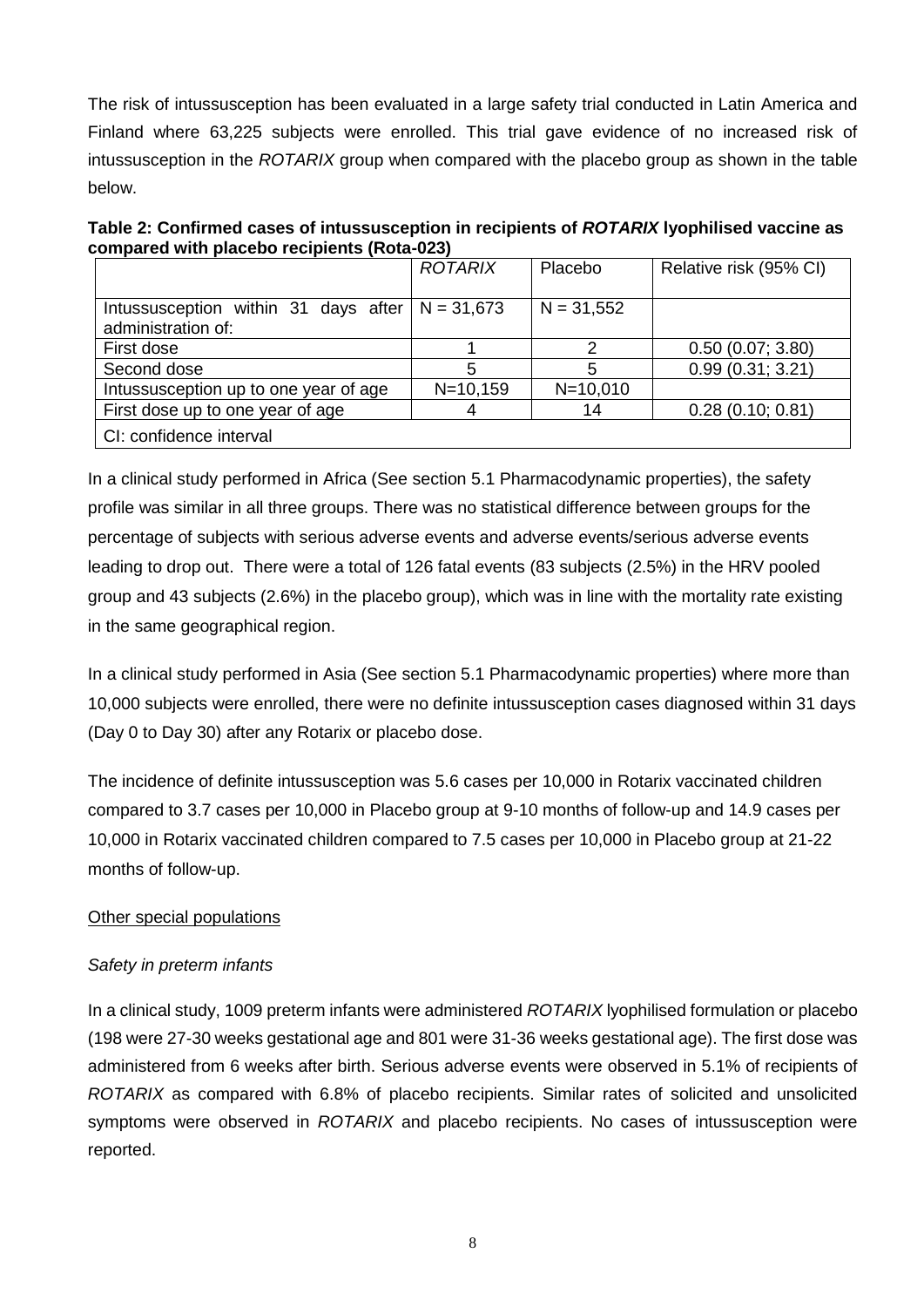### *Safety in infants with human immunodeficiency (HIV) infection*

In a clinical study, 100 infants with HIV infection were administered *ROTARIX* lyophilised formulation or placebo. The safety profile was similar between *ROTARIX* and placebo recipients.

### Post-marketing data

The following adverse events have been reported since market introduction of *ROTARIX*. Because these events are reported voluntarily from a population of uncertain size, it is not always possible to reliably estimate their frequency or establish a causal relationship to vaccination with *ROTARIX*.

### *Gastrointestinal disorders:*

#### *Rare*: haematochezia

gastroenteritis with vaccine viral shedding in infants with Severe Combined Immunodeficiency (SCID) disorder

*Very rare:* intussusception (see section 4.4 Special warnings and precautions for use)

A large post-marketing epidemiological safety study in Mexico, representing approximately 1,000,000 vaccinated infants evaluated cases of intussusception in the 31 day period after *ROTARIX* vaccination. Data indicated a small increased incidence of intussusception in the 31 day period (relative incidence 1.751, 95%CI 1.237;2.477, p=0.001) and this occurred primarily within the 7 days following the first dose. These observations were not seen following administration of the second dose.

A self controlled case series analysis was undertaken in infants immunised between July 2007 and June 2010 in Australia to evaluate cases of intussusception in the 21 day period following any vaccination with rotavirus vaccines. Results from this study indicate an increased relative risk of intussusception of 6.76 (95% CI 2.40 - 19.01, p<0.001) and 3.45 (95% CI 1.33 - 8.94, p=0.01) within 1-7 days and 8-21 days respectively following the first dose of *ROTARIX*. There was also some evidence of an elevated relative risk of intussusception of 2.84 (95% CI 1.10 – 7.34, p=0.03) 1-7 days following receipt of the second dose of *ROTARIX*.

Whether *ROTARIX* affects the overall risk of intussusception has not been established. The overall incidence of intussusception remains rare.

*Blood and lymphatic disorders:*

idiopathic thrombocytopenic purpure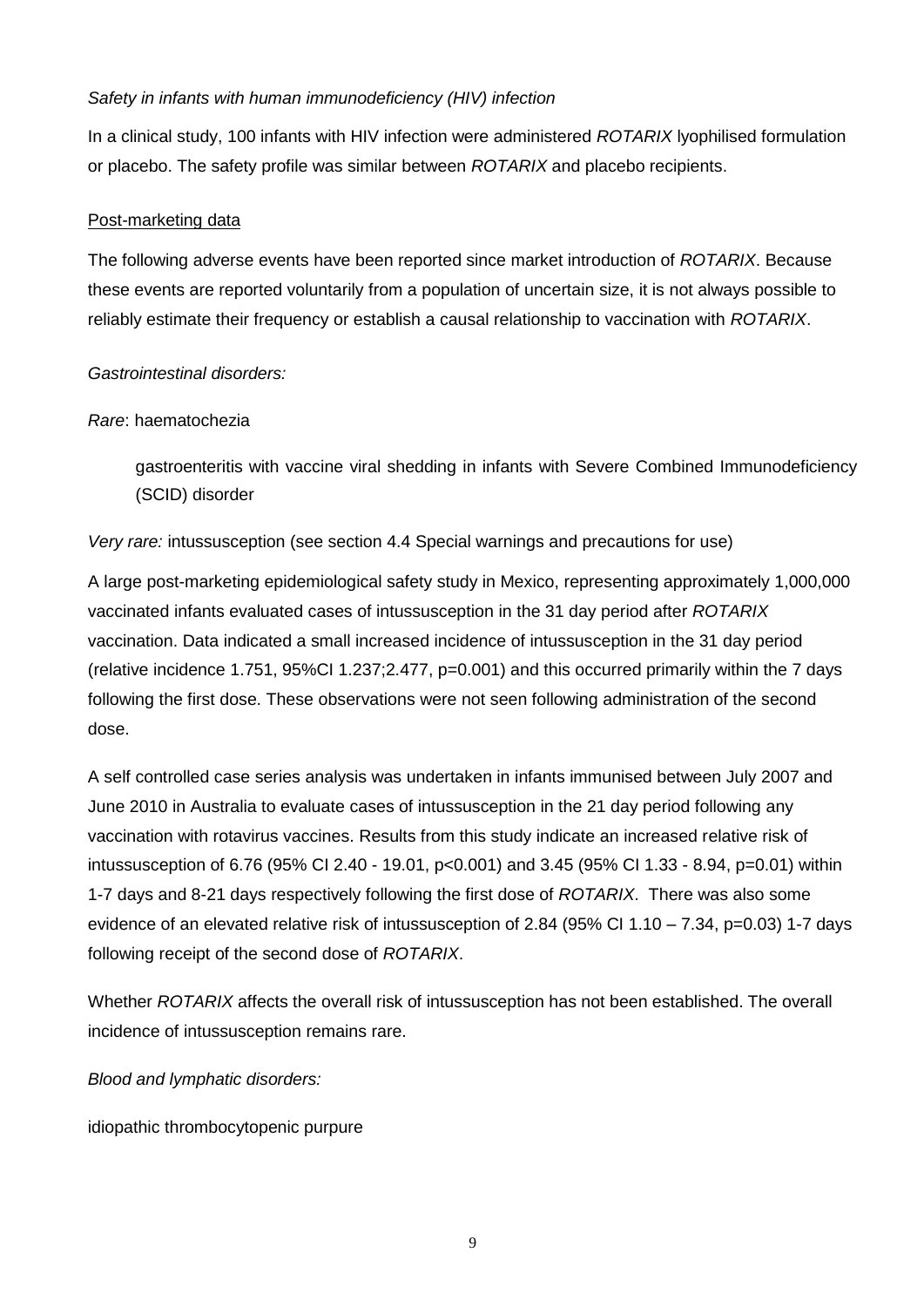*Vascular disorders:*

Kawasaki disease

### Reporting of suspected adverse reactions

Reporting suspected adverse reactions after authorisation of the medicine is important. It allows continued monitoring of the benefit/risk balance of the medicine. Healthcare professionals are asked to report any suspected adverse reactions via: [https://nzphvc.otago.ac.nz/reporting.](https://nzphvc.otago.ac.nz/reporting)

### **4.9 Overdose**

Some cases of overdose have been reported. In general, the adverse event profile reported in these cases was similar to that observed after administration of the recommended dose of ROTARIX

For advice on the management of overdose please contact the National Poisons Centre on 0800 POISON (0800 764766).

# **5. PHARMACOLOGICAL PROPERTIES**

# **5.1 Pharmacodynamic properties**

Pharmacotherapeutic group: Viral vaccines, ATC code: J07BH01

### Mechanism of Action

The immunologic mechanism by which *ROTARIX* protects against rotavirus gastro-enteritis is not entirely understood. A relationship between antibody responses to rotavirus vaccination and protection against rotavirus gastro-enteritis has not been established. *ROTARIX*, which is derived from the most common human rotavirus type G1P[8], has been demonstrated to induce protective immunity against both the G1P[8] type, and also against other non-G1 prevalent strains (see Pharmacodynamic effects below).

### **Pharmacodynamic effects**

### *Protective efficacy of the ROTARIX lyophilised formulation*

In clinical trials, efficacy was demonstrated against gastro-enteritis due to rotavirus of the most common genotypes G1P[8], G2P[4], G3P[8], G4P[8] and G9P[8] and against uncommon rotavirus genotypes G8P[4](severe gastro-enteritis) and G12P[6] (any gastro-enteritis). All of these strains are circulating worldwide.

Clinical studies have been conducted in Europe, Latin America, Africa and Asia to evaluate the protective efficacy of *ROTARIX* against any and severe rotavirus gastro-enteritis in countries with different levels of burden of disease.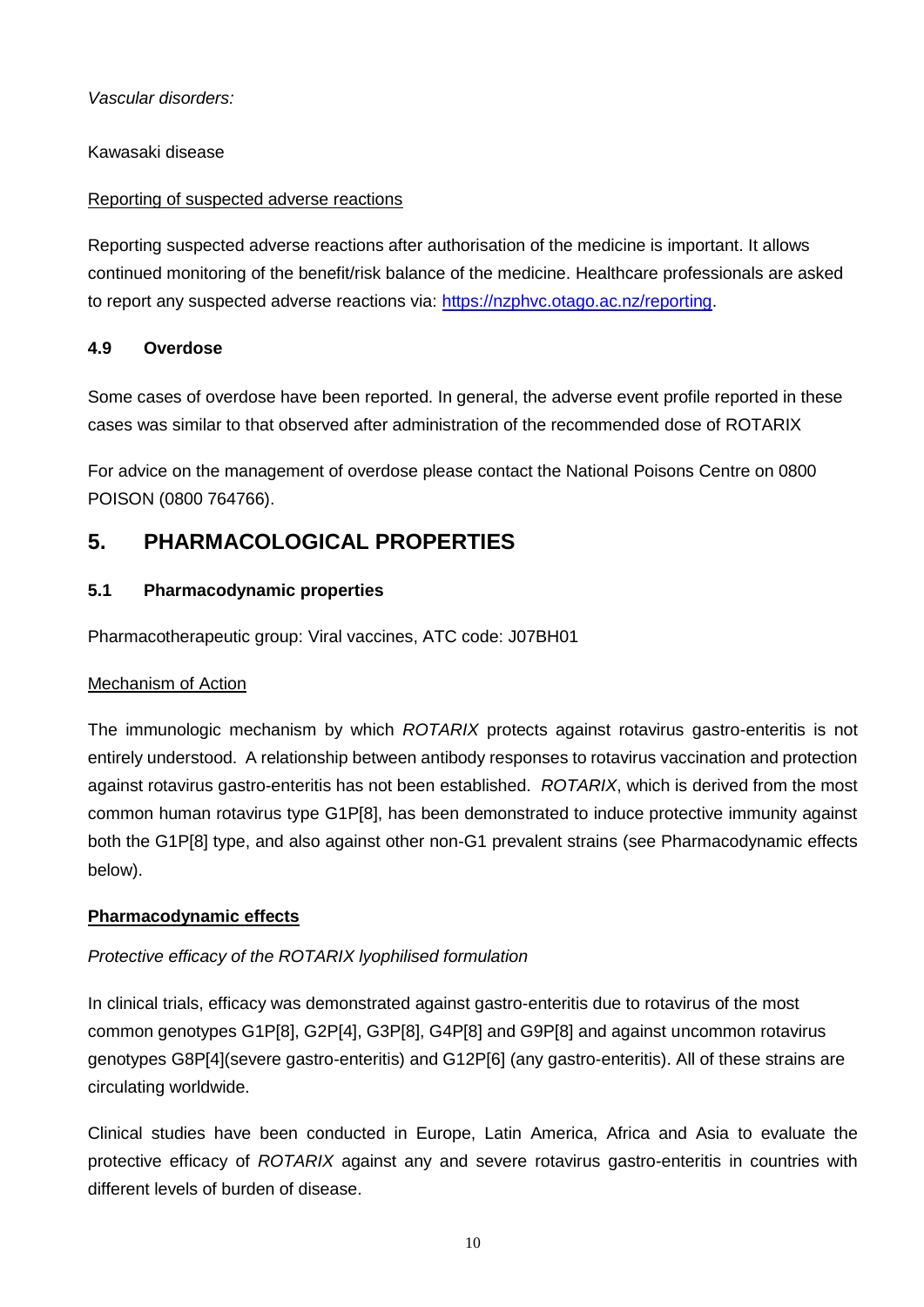Severity of gastro-enteritis was defined according to two different criteria:

- The Vesikari 20-point scale, which evaluates the full clinical picture of rotavirus gastro-enteritis by taking into account the severity and duration of diarrhoea and vomiting, the severity of fever and dehydration as well as the need for treatment
- or
- the clinical case definition based on World Health Organization (WHO) criteria for determination of degree of dehydration (A: no dehydration, B: some dehydration, C: severe dehydration).

In the *ROTARIX* clinical studies, severe gastro-enteritis is being defined as a gastroenteritis episode requiring hospitalisation and/or re-hydration therapy (equivalent to the World Health Organisation plan B or C) in a medical facility with a score of 11 or greater on the Vesikari scale.

### Clinical efficacy and safety

Protective efficacy has been shown to be higher against severe rotavirus gastroenteritis than rotavirus gastroenteritis of any severity.

### *Protective efficacy in Europe:*

A clinical study performed in Europe evaluated *ROTARIX* given according to different European schedules (2, 3months; 2, 4 months; 3, 4 months; 3, 5 months) in 3,994 subjects (2646 subjects receiving *ROTARIX* and 1348 subjects receiving placebo). The first dose was given between 6 and 14 weeks of age and the second dose was administered 4 to 8 weeks later.

After two doses of *ROTARIX*, the protective vaccine efficacy observed during the first and second year of life and the two years combined is presented in Table 3.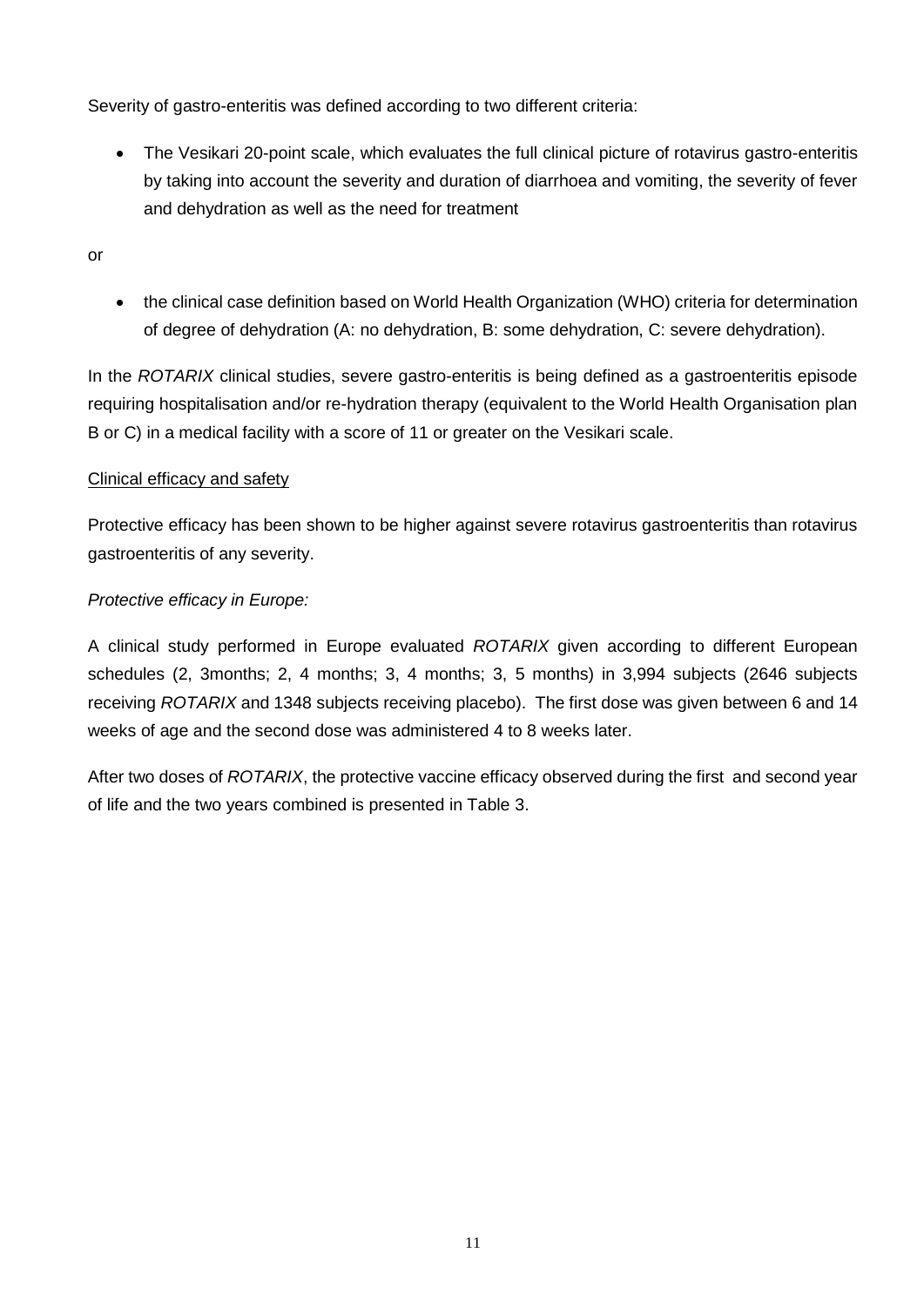# **Table 3: Efficacy following two doses of** *ROTARIX* **persisting during the first and second year of life and the two years combined - European study**

|                                                                                                                                                                                                                                                                                                         | 1 <sup>st</sup> Year of life <sup>3</sup> |                     |                        | 2 <sup>nd</sup> Year of life <sup>4</sup> | 1 <sup>st</sup> and 2 <sup>nd</sup> Year of life<br>combined <sup>3</sup> |                     |  |
|---------------------------------------------------------------------------------------------------------------------------------------------------------------------------------------------------------------------------------------------------------------------------------------------------------|-------------------------------------------|---------------------|------------------------|-------------------------------------------|---------------------------------------------------------------------------|---------------------|--|
|                                                                                                                                                                                                                                                                                                         | <b>Efficacy</b><br>(%)                    | 95% Cl <sup>2</sup> | <b>Efficacy</b><br>(%) | 95% Cl <sup>2</sup>                       | <b>Efficacy</b><br>(%)                                                    | 95% Cl <sup>2</sup> |  |
| Any rotavirus gastro-enteritis                                                                                                                                                                                                                                                                          | $87.1*$                                   | 79.6;92.            | $71.9*$                | 61.2;79.8                                 | 78.9*                                                                     | 72.7;83.8           |  |
| Severe rotavirus gastro-<br>enteritis <sup>1</sup>                                                                                                                                                                                                                                                      | 95.8*                                     | 89.6;98.            | 85.6*                  | 75.8;91.9                                 | $90.4*$                                                                   | 85.1;94.1           |  |
| Rotavirus gastro-enteritis<br>requiring medical attention                                                                                                                                                                                                                                               | $91.8*$                                   | 84;96.3             | $76.2*$                | 63.0;85.0                                 | 83.8*                                                                     | 76.8;88.9           |  |
| <b>Hospitalisation due to</b><br>rotavirus gastro-enteritis                                                                                                                                                                                                                                             | $100*$                                    | 81.8;100            | $92.2*$                | 65.6;99.1                                 | $96.0*$                                                                   | 83.8;99.5           |  |
| Severe gastro-enteritis defined as a score $\geq$ 11 on the Vesikari scale<br>CI: Confidence Interval<br>2.<br>3.<br>$ROTARIX N=2572$ , Placebo N= 1302 (§)<br>$ROTARIX N=2554$ , Placebo N= 1294 (§)<br>4.<br>$(\S)$<br>ATP cohort for efficacy<br>$\star$<br>Statistically significant ( $p < 0.05$ ) |                                           |                     |                        |                                           |                                                                           |                     |  |

The type specific vaccine efficacy is presented in Table 4 below: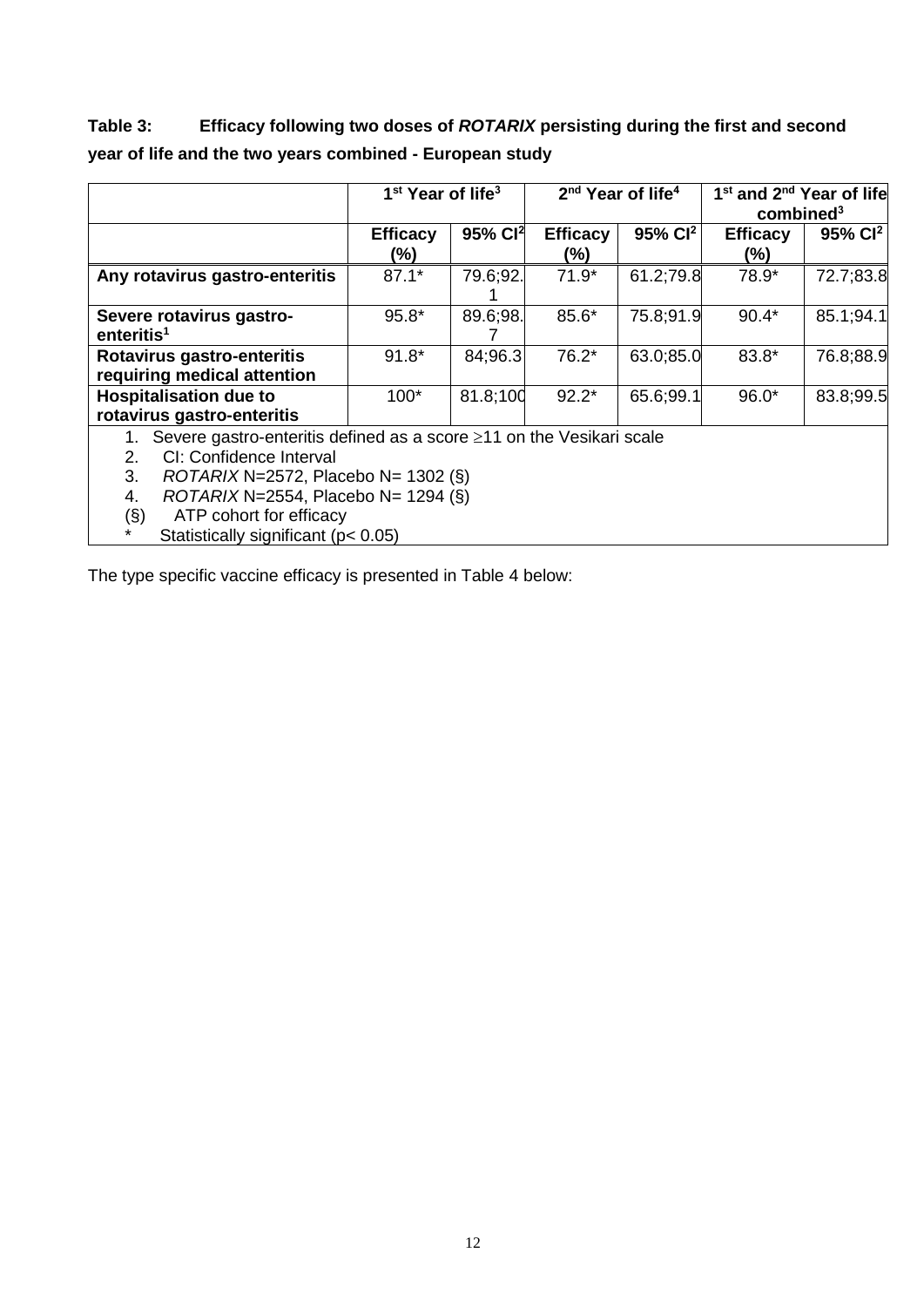#### **Table 4: Efficacy of** *ROTARIX* **lyophilised formulation against any and severe rotavirus gastro-enteritis to common serotypes – European study**

| 1 <sup>st</sup> Year of life                                                    |                |                 | 2 <sup>nd</sup> Year of life |                 |                      | 1 <sup>st</sup> and 2 <sup>nd</sup> Year of life |                |                        |                      |                 |                |                        |
|---------------------------------------------------------------------------------|----------------|-----------------|------------------------------|-----------------|----------------------|--------------------------------------------------|----------------|------------------------|----------------------|-----------------|----------------|------------------------|
|                                                                                 |                |                 |                              |                 |                      | combined                                         |                |                        |                      |                 |                |                        |
| <b>Type</b>                                                                     |                | All rotavirus   | <b>Severe</b>                |                 | <b>All rotavirus</b> |                                                  |                | <b>Severe</b>          | <b>All rotavirus</b> |                 |                | <b>Severe</b>          |
|                                                                                 |                | gastro-         | rotavirus                    |                 | gastro-              |                                                  |                | rotavirus              | gastro-              |                 |                | rotavirus              |
|                                                                                 |                | enteritis       | gastro-                      |                 | enteritis            |                                                  |                | gastro-                | enteritis            |                 |                | gastro-                |
|                                                                                 |                |                 | enteritis <sup>1</sup>       |                 |                      |                                                  |                | enteritis <sup>1</sup> |                      |                 |                | enteritis <sup>1</sup> |
|                                                                                 | <b>Efficac</b> | 95%             | <b>Efficac</b>               | 95%             | <b>Efficac</b>       | 95%                                              | <b>Efficac</b> | 95%                    | <b>Efficac</b>       | 95%             | <b>Efficac</b> | 95%                    |
|                                                                                 |                | Cl <sup>3</sup> | 2                            | Cl <sup>3</sup> | $\mathbf{2}$         | Cl <sup>3</sup>                                  | $v^2$          | Cl <sup>3</sup>        | 2                    | Cl <sup>3</sup> | $v^2$          | Cl <sup>3</sup>        |
| G1P[8]                                                                          | 95.6*          | 87.9;           | 96.4*                        | 85.7;           | $82.7*$              | 67.8;                                            | $96.5*$        | 86.2;                  | 89.5*                | 82.5;           | 96.4*          | $90.4$ ;               |
|                                                                                 |                | 98.8            |                              | 99.6            |                      | 91.3                                             |                | 99.6                   |                      | 94.1            |                | 99.1                   |
| G2P[4]                                                                          | 62.0           |                 | 74.7                         |                 | $57.1*$              | $-3.7;$                                          | 89.9*          | 9.4;                   | 58.3*                | 10.1;           | $85.5*$        | 24.0;                  |
|                                                                                 |                | 124.4;          |                              | 386.2           |                      | 82.6                                             |                | 99.8                   |                      | 81.0            |                | 98.5                   |
|                                                                                 |                | 94.4            |                              | 99.6            |                      |                                                  |                |                        |                      |                 |                |                        |
| G3P[8]                                                                          | 89.9*          | 9.5;            | 100.0*                       | 44.8;           | 79.7*                | $-23.8;$                                         | 83.1           | $-110.3;$              | 84.8*                | 41.0;           | $93.7*$        | 52.8;                  |
|                                                                                 |                | 99.8            |                              | 100.0           |                      | 98.1                                             |                | 99.7                   |                      | 97.3            |                | 99.9                   |
| G4P[8]                                                                          | 88.3*          | 57.5;           | 100.0*                       | 64.9;           | 69.6                 | $-56.2;$                                         | $87.3*$        | $-28.0;$               | $83.1*$              | 55.6;           | $95.4*$        | 68.3;                  |
|                                                                                 |                | 97.9            |                              | 100.0           |                      | 95.3                                             |                | 99.7                   |                      | 94.5            |                | 99.9                   |
| G9P[8]                                                                          | 75.6*          | 51.1;           | $94.7*$                      | 77.9;           | $70.5*$              | 50.7;                                            | 76.8*          | 50.8;                  | $72.5*$              | 58.6;           | 84.7*          | 71.0;                  |
|                                                                                 |                | 88.5            |                              | 99.4            |                      | 82.8                                             |                | 89.7                   |                      | 82.0            |                | 92.4                   |
| <b>Strains</b>                                                                  | 88.2*          | 80.8;           | 96.5*                        | 90.6;           | $75.7*$              | 65.0;                                            | $87.5*$        | 77.8;                  | $81.8*$              | 75.8;           | $91.9*$        | 86.8;                  |
| with                                                                            |                | 93.0            |                              | 99.1            |                      | 83.4                                             |                | 93.4                   |                      | 86.5            |                | 95.3                   |
| P[8]                                                                            |                |                 |                              |                 |                      |                                                  |                |                        |                      |                 |                |                        |
| genotyp                                                                         |                |                 |                              |                 |                      |                                                  |                |                        |                      |                 |                |                        |
| $\mathbf e$                                                                     |                |                 |                              |                 |                      |                                                  |                |                        |                      |                 |                |                        |
| Severe gastro-enteritis defined as a score ≥11 on the Vesikari scale<br>1.      |                |                 |                              |                 |                      |                                                  |                |                        |                      |                 |                |                        |
| Efficacy (%): Vaccine efficacy defined as 1-stratified Poisson rate ratio<br>2. |                |                 |                              |                 |                      |                                                  |                |                        |                      |                 |                |                        |
| 3.<br>CI: Confidence Interval                                                   |                |                 |                              |                 |                      |                                                  |                |                        |                      |                 |                |                        |

\* Statistically significant (p< 0.05)

When the severity of rotavirus gastro-enteritis was scored using the 20-point Vesikari scale, vaccine efficacy during the first year of life progressively increased with increasing disease severity, reaching 100% (95% CI: 84.7;100) for Vesikari scores ≥17.

### *Between dose efficacy:*

Although *ROTARIX* is a 2-dose vaccine, efficacy has been observed as from the first dose. In Europe, vaccine efficacy against rotavirus gastro-enteritis of any severity from dose 1 up to dose 2 was 89.8% (95% CI: 8.9; 99.8).

### *Protective efficacy in Latin America:*

A clinical study performed in Latin America evaluated *ROTARIX* in more than 20,000 subjects. The first dose was given between 6 and 12 weeks of age and the second dose was administered 4 to 8 weeks later. After two doses of *ROTARIX*, the protective vaccine efficacy against severe rotavirus gastro-enteritis requiring hospitalisation and/or rehydration therapy in a medical facility was 84.7% (95% CI: 71.7; 92.4). Protective efficacy of *ROTARIX* was maintained during the second year of life with a vaccine efficacy against severe rotavirus gastro-enteritis of 79.0% (95% CI: 66.4; 87.4).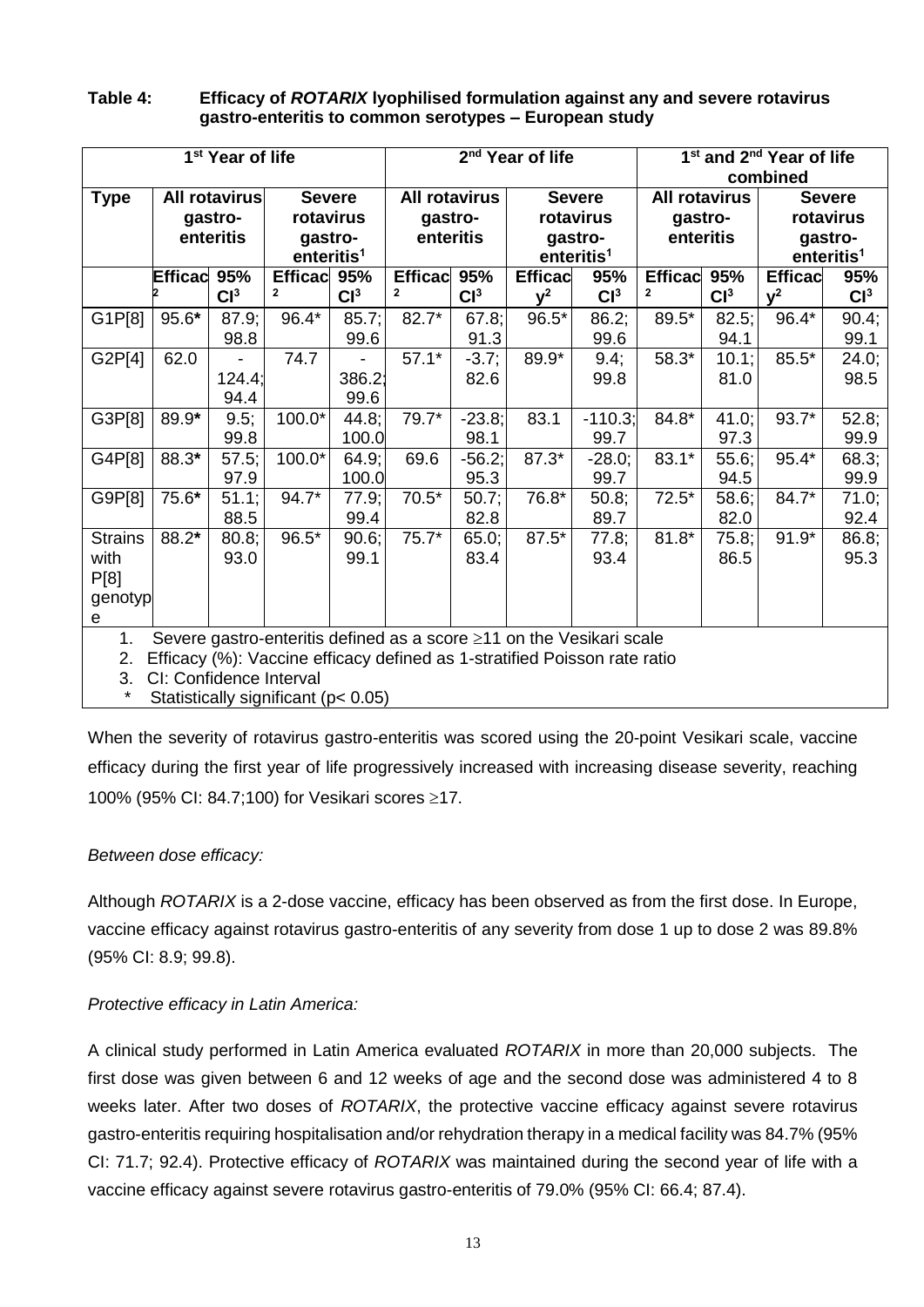### *Protective efficacy in Africa:*

A clinical study performed in Africa in more than 4,900 subjects evaluated *ROTARIX* given at approximately 10 and 14 weeks of age (2 doses) or 6, 10 and 14 weeks of age (3 doses). The vaccine efficacy against severe rotavirus gastro-enteritis (scored using the 20-point Vesikari scale) during the first year of life was 61.2% (95% CI: 44.0:73.2). The study was not powered to evaluate a difference in vaccine efficacy between the 2- and 3-dose regimens.

The protective vaccine efficacy observed against any and severe rotavirus gastro-enteritis is presented in Table 5.

| <b>Strain</b>            | Any rotavirus gastro-enteritis<br>(1 <sup>st</sup> year of life - Pooled<br>results)<br>Rotarix N=2,974<br>Placebo N=1,443 | Severe rotavirus gastro-<br>enteritis<br>(1 <sup>st</sup> year of life - Pooled<br>results)<br>Rotarix N=2,974<br>Placebo N=1,443 |
|--------------------------|----------------------------------------------------------------------------------------------------------------------------|-----------------------------------------------------------------------------------------------------------------------------------|
|                          | Efficacy (%)                                                                                                               | Efficacy (%)                                                                                                                      |
|                          | [95% CI]                                                                                                                   | [95% CI]                                                                                                                          |
| <b>All Serotypes</b>     | $53.4*$                                                                                                                    | $61.2*$                                                                                                                           |
|                          | [42.1:62.6]                                                                                                                | [44.0:73.2]                                                                                                                       |
| G1P[8]                   | 68.3*                                                                                                                      | 56.6*                                                                                                                             |
|                          | [53.6; 78.5]                                                                                                               | [11.8;78.8]                                                                                                                       |
| G2P[4]                   | 49.3*                                                                                                                      | 83.8*                                                                                                                             |
|                          | [4.6;73.0]                                                                                                                 | [9.6; 98.4]                                                                                                                       |
| G3P[8]                   | 43.4                                                                                                                       | 51.5                                                                                                                              |
|                          | $\left[ 0.83.7\right]$                                                                                                     | $-0;96.5$ ]                                                                                                                       |
| G8P[4]                   | 38.7                                                                                                                       | 63.6*                                                                                                                             |
|                          | $[-0, 67.8]$                                                                                                               | $[5.9;86.5]$                                                                                                                      |
| G9P[8]                   | 41.8                                                                                                                       | 56.9                                                                                                                              |
|                          | $[-0, 72.3]$                                                                                                               | $-0;85.5]$                                                                                                                        |
| G12P[6]                  | $48.0*$                                                                                                                    | 55.5                                                                                                                              |
|                          | [9.7; 70.0]                                                                                                                | $[-0; 82.2]$                                                                                                                      |
| <b>Strains with P[4]</b> | $39.3*$                                                                                                                    | $70.9*$                                                                                                                           |
| genotype                 | [7.7;59.9]                                                                                                                 | [37.5;87.0]                                                                                                                       |
| <b>Strains with P[6]</b> | 46.6*                                                                                                                      | 55.2                                                                                                                              |
| genotype                 | [9.4; 68.4]                                                                                                                | $[-0, 81.3]$                                                                                                                      |
| <b>Strains with P[8]</b> | $61.0*$                                                                                                                    | $59.1*$                                                                                                                           |
| genotype                 | [47.3; 71.2]                                                                                                               | [32.8; 75.3]                                                                                                                      |

# **Table 5: Efficacy of** *ROTARIX* **to common serotypes against any and severe rotavirus gastro-enteritis – African study**

 $*$  Statistically significant ( $p < 0.05$ )

### *Sustained efficacy up to 3 years of age in Asia*

A clinical study conducted in Asia (Hong Kong, Singapore and Taiwan) in more than 10000 subjects evaluated *ROTARIX* given according to different schedules (2, 4 months of age; 3, 4 months of age).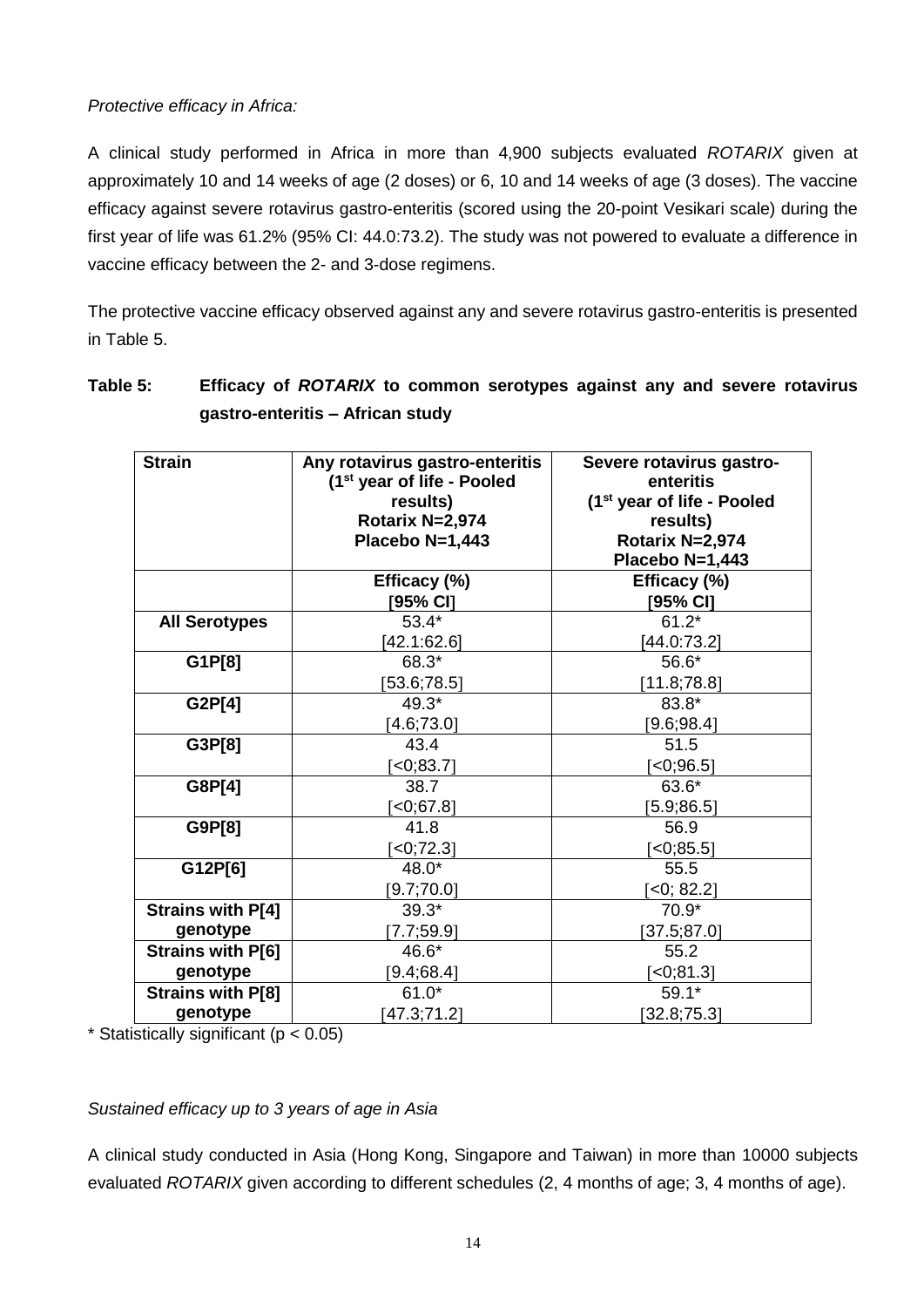After two doses of *ROTARIX*, the protective vaccine efficacy observed up to 3 years of age is presented in Table 6.

# **Table 6: Efficacy of ROTARIX to common serotypes against any and severe rotavirus gastro-enteritis - Asian study**

|                                                                                   | Efficacy up to 2 years of                                  | Efficacy up to 3 years of age |  |  |  |
|-----------------------------------------------------------------------------------|------------------------------------------------------------|-------------------------------|--|--|--|
|                                                                                   | age                                                        | Rotarix N= 5263(§)            |  |  |  |
|                                                                                   | Rotarix N= $5263(\S)$                                      | Placebo N= $5256(\S)$         |  |  |  |
|                                                                                   | Placebo N= $5256(\S)$                                      |                               |  |  |  |
| Vaccine efficacy                                                                  | against severe rotavirus gastro-enteritis (95% CI)<br>$\%$ |                               |  |  |  |
| Type                                                                              | Severe <sup>t</sup>                                        | Severe <sup>†</sup>           |  |  |  |
| G1P[8]                                                                            | 100.0 (80.8;100.0)                                         | 100.0 (84.8;100.0)            |  |  |  |
| G2P[4]                                                                            | $100.0^*$ (<0;100.0)                                       | $100.0^*$ (<0;100.0)          |  |  |  |
| G3P[8]                                                                            | 94.5 (64.9;99.9)                                           | 95.2 (70.4;99.9)              |  |  |  |
| G9P[8]                                                                            | 91.7 (43.8;99.8)                                           | 91.7 (43.8;99.8)              |  |  |  |
| Strains with P[8]                                                                 | 95.8 (83.8;99.5)                                           | 96.6 (87.0;99.6)              |  |  |  |
| genotype                                                                          |                                                            |                               |  |  |  |
| Circulating                                                                       | 96.1 (85.1;99.5)                                           | 96.9 (88.3;99.6)              |  |  |  |
| rotavirus strains                                                                 |                                                            |                               |  |  |  |
| Vaccine efficacy (%) against rotavirus gastro-enteritis requiring hospitalisation |                                                            |                               |  |  |  |
| and/or rehydration therapy in a medical facility [95% CI]                         |                                                            |                               |  |  |  |
| Circulating                                                                       | 94.2                                                       | 95.5                          |  |  |  |
| rotavirus strains                                                                 | (82.2; 98.8)                                               | (86.4;99.1)                   |  |  |  |

† Severe gastro-enteritis was defined as a score >11 on the Vesikari scale

(§) ATP cohort for efficacy. This includes all subjects from the ATP cohort for safety who have entered into the concerned efficacy follow-up period

\* Not statistically significant ( $p \ge 0.05$ ). These data should be interpreted with caution.

*ROTARIX* does not protect against non-rotaviral gastro-enteritis, or against diarrhoea due to other infectious and non-infectious causes.

# *Effectiveness*

In observational studies, vaccine effectiveness was demonstrated against severe gastro-enteritis leading to hospitalisation due to rotavirus of common genotypes G1P[8], G2P[4], G3P[8] and G9P[8] as well as the less common rotavirus genotype G9P[4] and G9P[6]. All of these strains are circulating worldwide.

Table 7 shows the results of several matched case-control studies conducted to evaluate the effectiveness of *ROTARIX* against severe rotavirus gastro-enteritis leading to hospitalisation.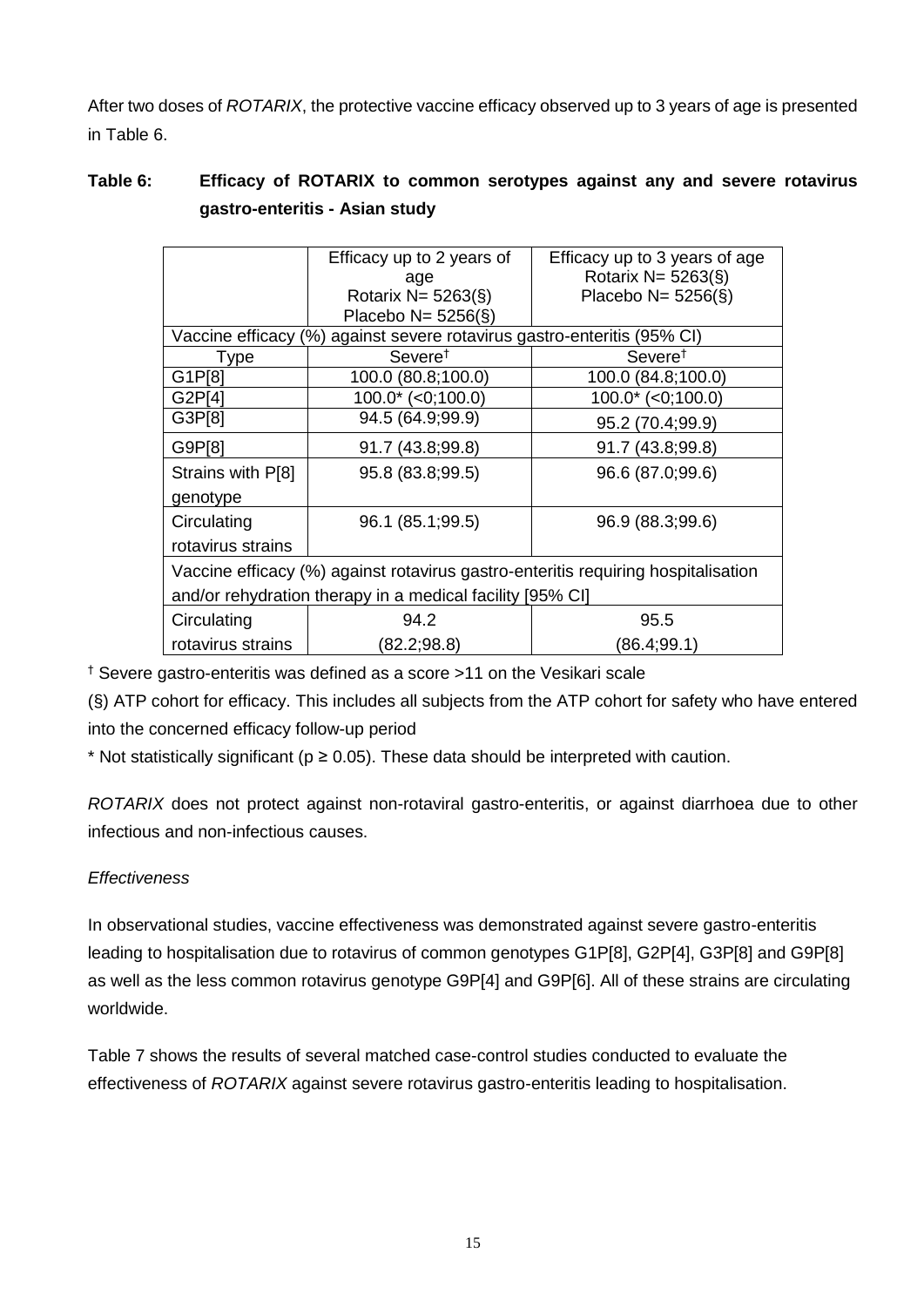| <b>Countries</b>             | Age                              | N<br>(cases/controls) | <b>Effectiveness after 2 doses</b><br><b>RV</b> hospitalization |                               |  |  |  |  |
|------------------------------|----------------------------------|-----------------------|-----------------------------------------------------------------|-------------------------------|--|--|--|--|
|                              |                                  |                       | <b>Strain</b>                                                   | Effectiveness (%)<br>[95% CI] |  |  |  |  |
| <b>High Income Countries</b> |                                  |                       |                                                                 |                               |  |  |  |  |
| Belgium                      | < 4                              | 160/198               | All                                                             | 90 [81;95]                    |  |  |  |  |
|                              | years                            |                       | G1P[8]                                                          | 95 [78;99]                    |  |  |  |  |
|                              |                                  |                       | G2P[4]                                                          | 85 [64;94]                    |  |  |  |  |
|                              | $3 - 11$                         |                       | All                                                             | 91 [75;97]                    |  |  |  |  |
|                              | months                           |                       | G2P[4]                                                          | 83 [11;96]                    |  |  |  |  |
| Singapore                    | < 5                              | 136/272               | All                                                             | 84 [32;96]                    |  |  |  |  |
|                              | years                            |                       | G1P[8]                                                          | 91 [30;99]                    |  |  |  |  |
| Taiwan                       | $<$ 3                            | 275/1623              | All                                                             | 92 [75;98]                    |  |  |  |  |
|                              | years                            |                       | G1P[8]                                                          | 95 [69;100]                   |  |  |  |  |
| <b>US</b>                    | $2$                              | 85/1062               | All                                                             | 85 [73;92]                    |  |  |  |  |
|                              | years                            |                       | G1P[8]                                                          | 88 [68;95]                    |  |  |  |  |
|                              |                                  |                       | G2P[4]                                                          | 88 [68;95]                    |  |  |  |  |
|                              | $8 - 11$                         |                       | All                                                             | 89 [48;98]                    |  |  |  |  |
|                              | months                           |                       |                                                                 |                               |  |  |  |  |
| <b>US</b>                    | < 5                              | 74/255                | G3P[8]                                                          | 68 [34;85]                    |  |  |  |  |
|                              | years<br>Middle Income Countries |                       |                                                                 |                               |  |  |  |  |
| <b>Bolivia</b>               | $<$ 3                            | 300/974               | All                                                             | 77 [65;84]*                   |  |  |  |  |
|                              | years                            |                       | G9P[8]                                                          | 85 [69;93]                    |  |  |  |  |
|                              |                                  |                       | G3P[8]                                                          | 93 [70;98]                    |  |  |  |  |
|                              |                                  |                       | G2P[4]                                                          | 69 [14;89]                    |  |  |  |  |
|                              |                                  |                       | G9P[6]                                                          | 87 [19;98]                    |  |  |  |  |
|                              | $6 - 11$                         |                       | All                                                             | 77 [51;89]                    |  |  |  |  |
|                              | months                           |                       | G9P[8]                                                          | 90 [65;97]                    |  |  |  |  |
| <b>Brazil</b>                | $< 2$ yrs                        | 115/1481              | All                                                             | 72 [44;85]*                   |  |  |  |  |
|                              |                                  |                       | G1P[8]                                                          | 89 [78;95]                    |  |  |  |  |
|                              |                                  |                       | G2P[4]                                                          | 76 [64;84]                    |  |  |  |  |
| <b>Brazil</b>                | $<$ 3 yrs                        | 249/249               | All                                                             | 76 [58;86]                    |  |  |  |  |
|                              |                                  |                       | G2P[4]                                                          | 75 [57;86]                    |  |  |  |  |
|                              | $3 - 11$                         |                       | All                                                             | 96 [68;99]                    |  |  |  |  |
|                              | months                           |                       | G2P[4]                                                          | 95 [66;99]                    |  |  |  |  |
| El Salvador                  | < 2                              | 251/770               | All                                                             | 76 [64;84]*                   |  |  |  |  |
|                              | years                            |                       |                                                                 |                               |  |  |  |  |
|                              |                                  |                       |                                                                 | 83 [68;91]                    |  |  |  |  |
| Mexico                       | $2$                              | 9/17                  | G9P[4]                                                          | 94 [16;100]                   |  |  |  |  |
|                              | years                            |                       |                                                                 |                               |  |  |  |  |
|                              |                                  |                       | Low Income Countries                                            |                               |  |  |  |  |
| Malawi                       | $< 2$ yrs                        | 81/234                | All                                                             | 63 [23;83]                    |  |  |  |  |

# **Table 7: Effectiveness against severe rotavirus gastro-enteritis leading to hospitalisation**

\* In subjects who did not receive the full course of vaccination, the effectiveness after one dose ranged from 51 % (95% CI: 26;67, El Salvador) to 60% (95% CI: 37;75, Brazil).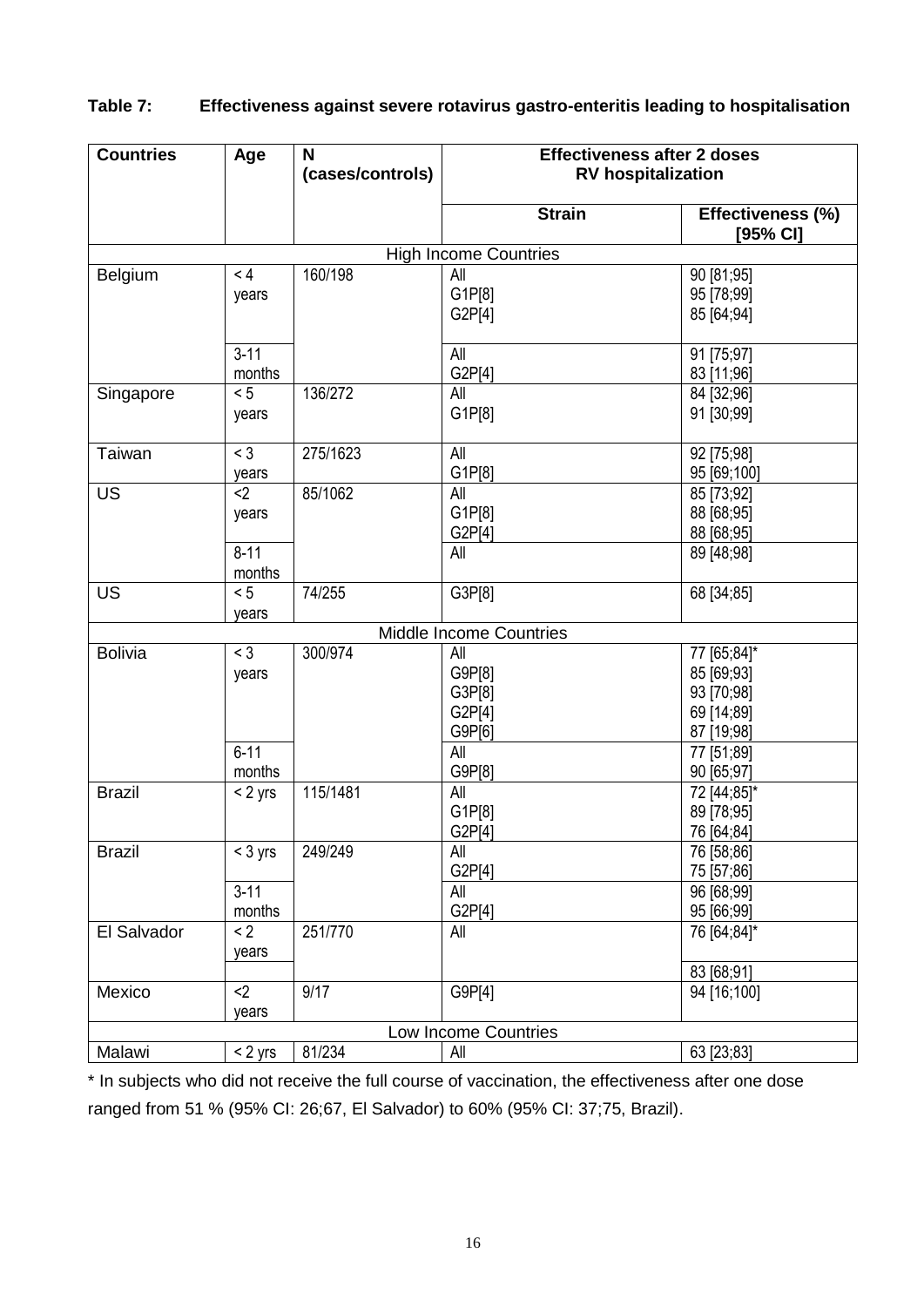# *Impact on hospitalisation§*

In a retrospective database study in Belgium conducted in children 5 years of age and younger, the direct and indirect impact of *ROTARIX* vaccination on rotavirus-related hospitalisation ranged from 64% (95% CI: 49;76) to 80% (95% CI: 77;83) two years after vaccine introduction. Similar studies in Brazil, Australia and El Salvador showed a reduction of 45 to 88%.

In addition, two impact studies on all cause diarrhoea hospitalisation conducted in Latin America showed a reduction of 38% to 40% four years after vaccine introduction.

# *Impact on mortality§*

Impact studies with *ROTARIX* conducted in Panama, Brazil and Mexico showed a decrease in all cause diarrhoea mortality ranging from 22% to 56% in children less than 5 years of age, within 2 to 3 years after vaccine introduction.

§NOTE: Impact studies are meant to establish a temporal relationship but not a causal relationship between the disease and vaccination.

# *Immune response in preterm infants*

In a clinical study conducted in preterm infants (N=1009; with gestational age of 27 to 36 weeks) 670 subjects received the lyophilised formulation and the immunogenicity of *ROTARIX* was assessed in a subset of 147. *ROTARIX* was immunogenic; 85.7% of subjects achieved serum anti-rotavirus IgA antibody titres  $\geq$  20U/ml (by ELISA) one month after the second dose of vaccine.

# *Immunogenicity of the ROTARIX liquid formulation*

The immune response observed after 2 doses of *ROTARIX* liquid formulation was comparable to the immune response observed after 2 doses of *ROTARIX* lyophilised formulation in terms of anti-rotavirus IgA antibody seroconversions and geometric mean concentrations.

### **5.2 Pharmacokinetic properties**

### **5.3 Preclinical safety data**

Preclinical data reveal no special hazard for humans based on conventional studies of repeated dose toxicity

# **6. PHARMACEUTICAL PARTICULARS**

# **6.1 List of excipients**

Sucrose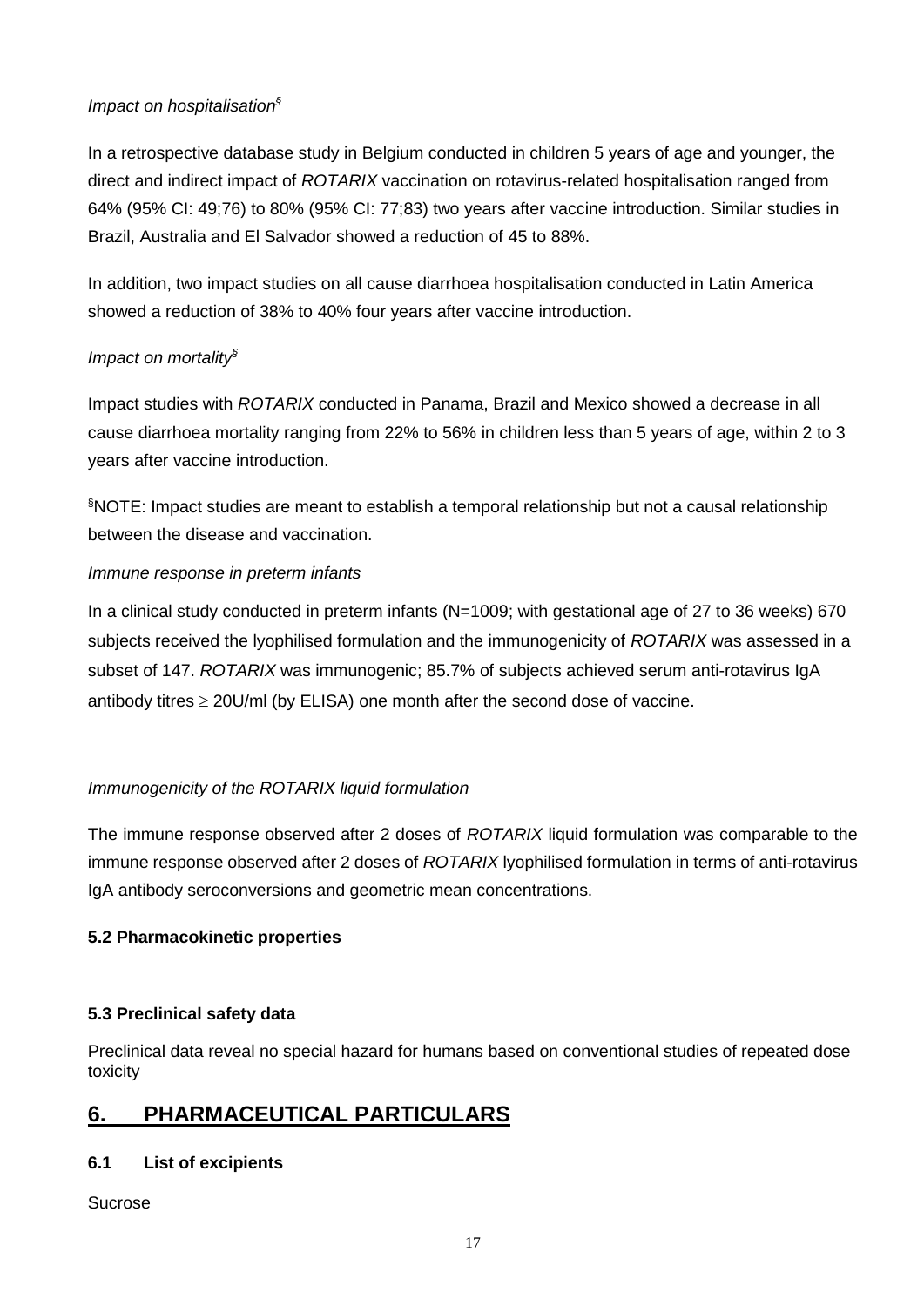### Di-sodium Adipate

Dulbecco's Modified Eagle Medium (DMEM)

Sterile water

### **6.2 Incompatibilities**

In the absence of compatibility studies, this medicinal product must not be mixed with other medicinal products

### **6.3 Shelf-life**

3 years.

### **6.4 Special precautions for storage**

Store at 2°C to 8°C (Refrigerate. Do not freeze). Store in the original package, in order to protect from light.

### **6.5 Nature and contents of container**

1.5 mL of oral suspension in an oral applicator (Type I, Ph. Eur.) with a plunger stopper (butyl rubber). Pack sizes of 1, 5, 10, 25, 50 or 100

1.5 mL of oral suspension in a squeezable tube (LDPE) fitted with a membrane and a cap (polypropylene). Pack sizes of 1 or 10.

Not all presentations may be distributed in New Zealand.

# **6.6 Special precautions for disposal and other handling**

The vaccine is presented as a clear, colourless liquid, free of visible particles, for ORAL administration only.

The vaccine is ready to use (no reconstitution or dilution is required).

The vaccine is to be administered ORALLY without mixing with any other vaccines or solutions.

The vaccine should be inspected visually for any foreign particulate matter and/or abnormal physical appearance. In the event of either being observed, discard the vaccine.

Any unused vaccine or waste material should be disposed of in accordance with local requirements.

# Instructions for administration of the vaccine in oral applicator (syringe-type applicator with a plunger stopper):

1. Remove the protective tip cap from the oral applicator.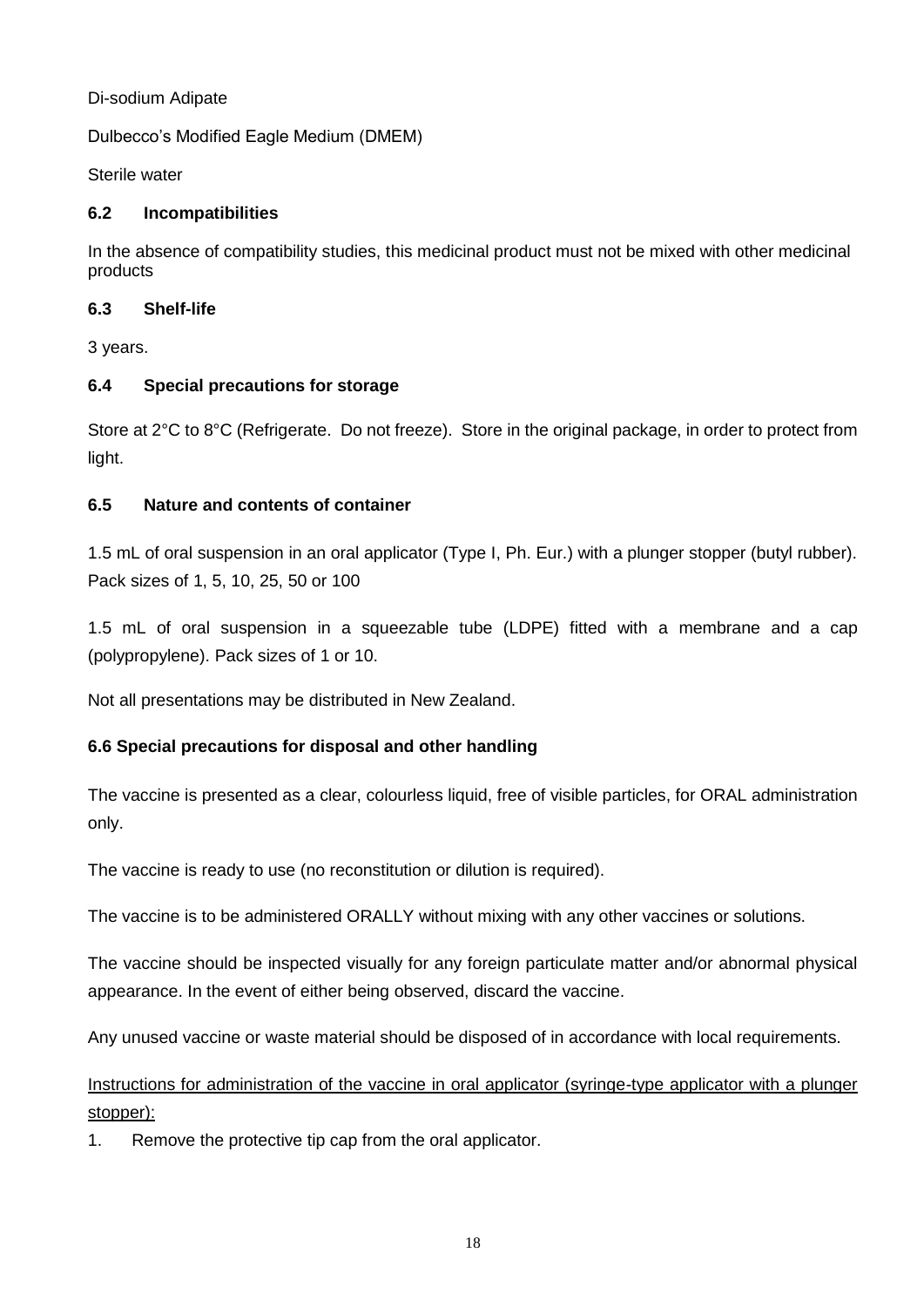- 2. This vaccine is for oral administration only. The child should be seated in a reclining position. Administer orally (i.e. into the child's mouth towards the inner cheek) the entire content of the oral applicator.
- 3. Do not inject.



1. Remove the protective tip cap from the **oral** applicator.



2. This vaccine is for **oral administration only**. The child should be seated in a reclining position. Administer **orally** (i.e. into the child's mouth towards the inner cheek) the entire content of the **oral** applicator.



3. **Do not inject.**

# Instructions for administration of the vaccine in tube:

Please read the instructions for use all the way through before starting to give the vaccine.

### **A What you need to do before giving Rotarix**

- Check the expiry date.
- Check the tube has not been damaged nor is already open.
- Check the liquid is clear and colourless, without any particles in it.

If you notice anything abnormal, do not use the vaccine.

- This vaccine is given orally straight from the tube.
- It is ready to use you do not need to mix it with anything.

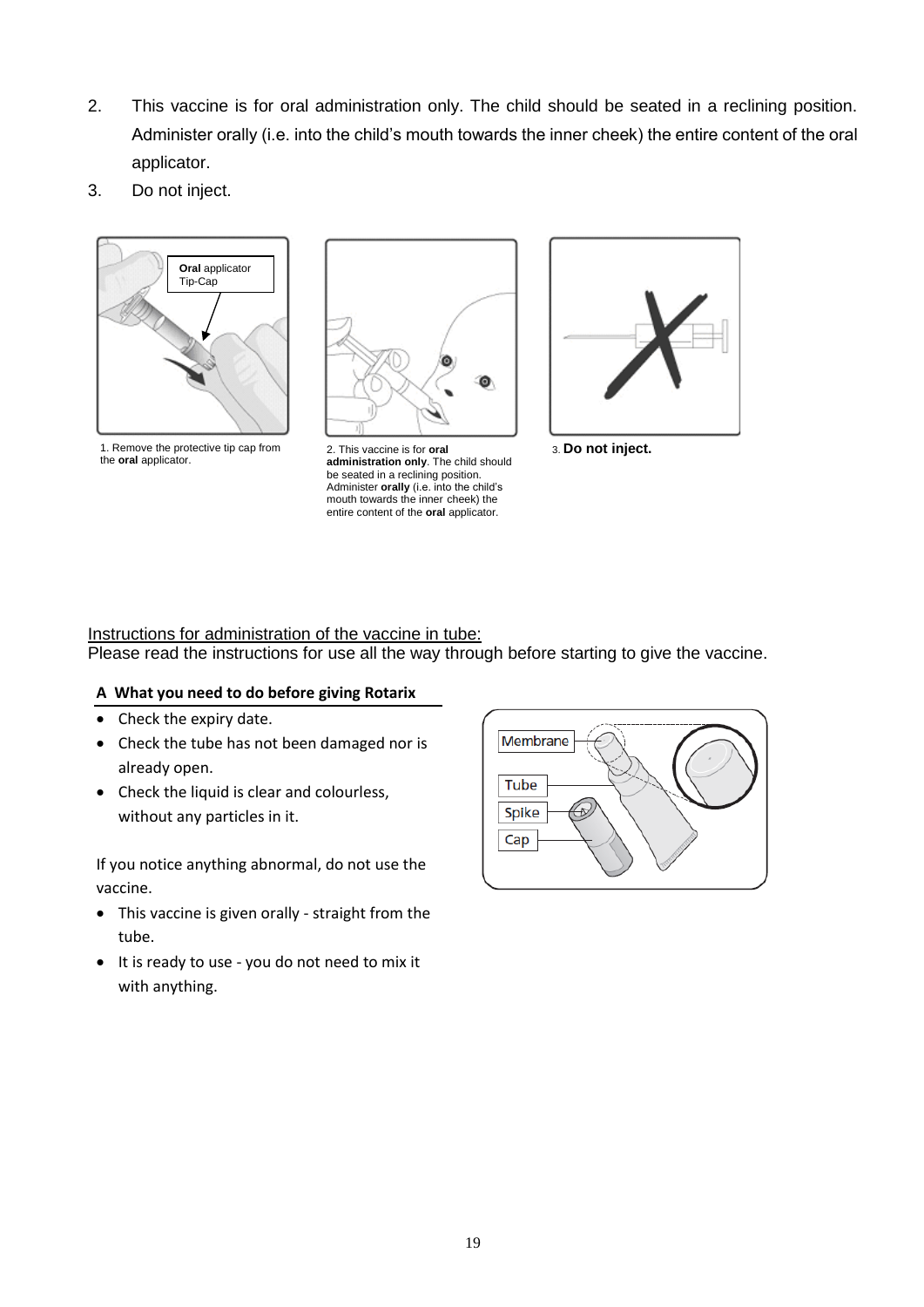### **B Get the tube ready**

#### **1. Pull off the cap**

- *Keep the cap – you need this to pierce the membrane.*
- *Hold the tube upright.*

### **2. Repeatedly flick the top of the tube until it is clear of any liquid**

• Clear any liquid from the thinnest section of the tube by flicking just below the membrane.

### **3. Position the cap to open the tube**

- Keep the tube held upright.
- Hold the side of tube
- There is a small spike inside the top of the cap - in the centre.
- Turn the cap upside down (180°).





#### **4. To open the tube**

- You do not need to twist. Press the cap down to pierce the membrane.
- Then lift off the cap.



#### **C Check the tube has opened correctly**

- **1. Check the membrane has been pierced**
- There should be a hole at the top of the tube.

### *2***. What to do if the membrane has not been pierced**

• If the membrane has not been pierced return to section B and repeat steps 2, 3 and 4.

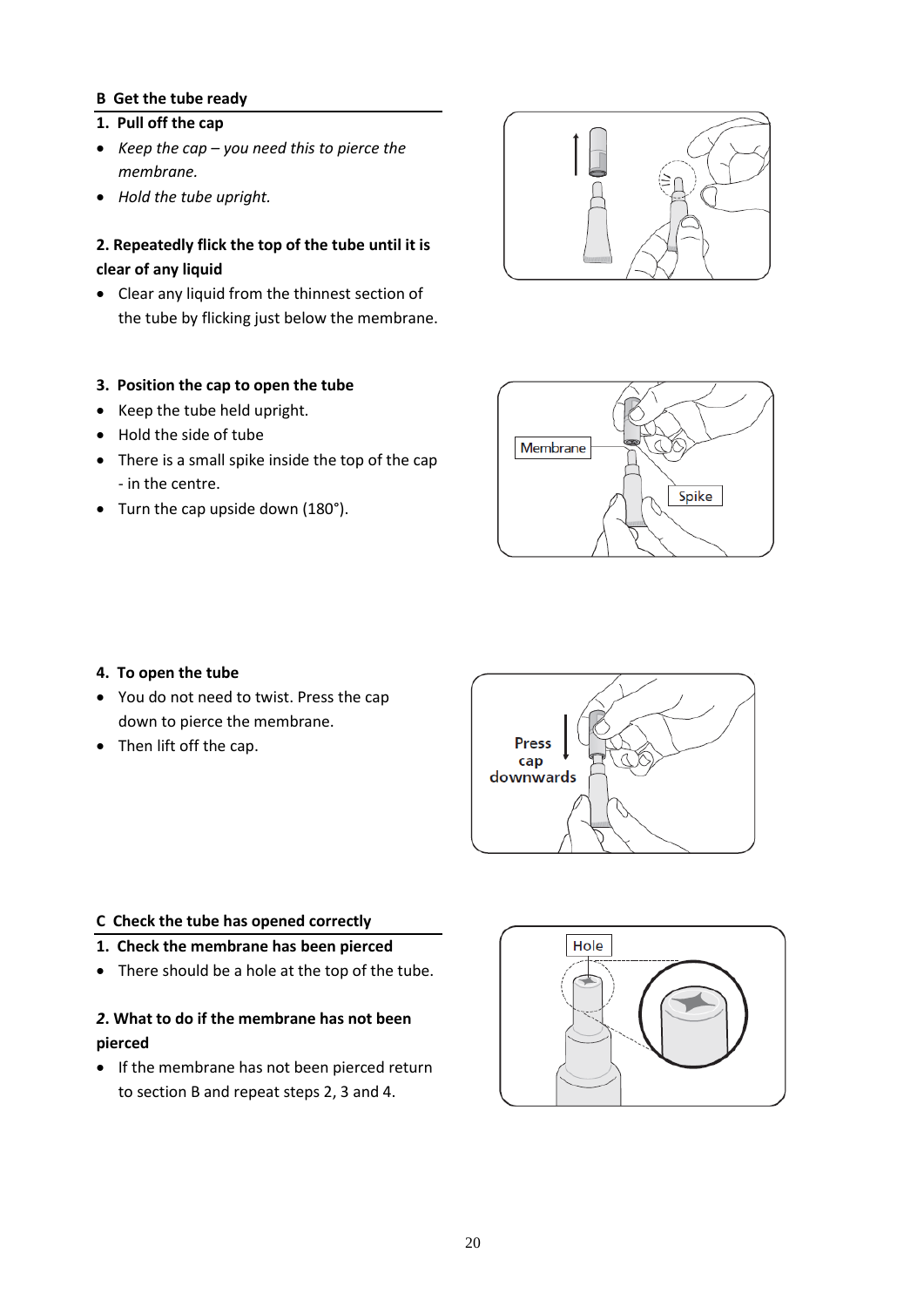### **D Give the vaccine**

• Once the tube is open check the liquid is clear, without any particles in it. If you notice anything abnormal, do not use

the vaccine.

- Give the vaccine straight away.
- **1. Position the child to give the vaccine**
- Seat the child leaning slightly backwards.
- **2. Administer the vaccine**
- Squeeze the liquid gently into the side of the child's mouth - towards the inside of their cheek.
- You may need to squeeze the tube a few times to get all of the vaccine out - it is okay if a drop remains in the tip of the tube.



Any unused medicine or waste material should be disposed of in accordance with local requirements.

# **7. MEDICINE SCHEDULE**

Prescription Medicine

# **8. SPONSOR**

GlaxoSmithKline NZ Limited Private Bag 106600 Downtown Auckland New Zealand Phone: (09) 3672990

Facsimile: (09) 3672910

# **9. DATE OF FIRST APPROVAL**

Date of publication in the New Zealand Gazette of consent to distribute the medicine:

26 March 2009